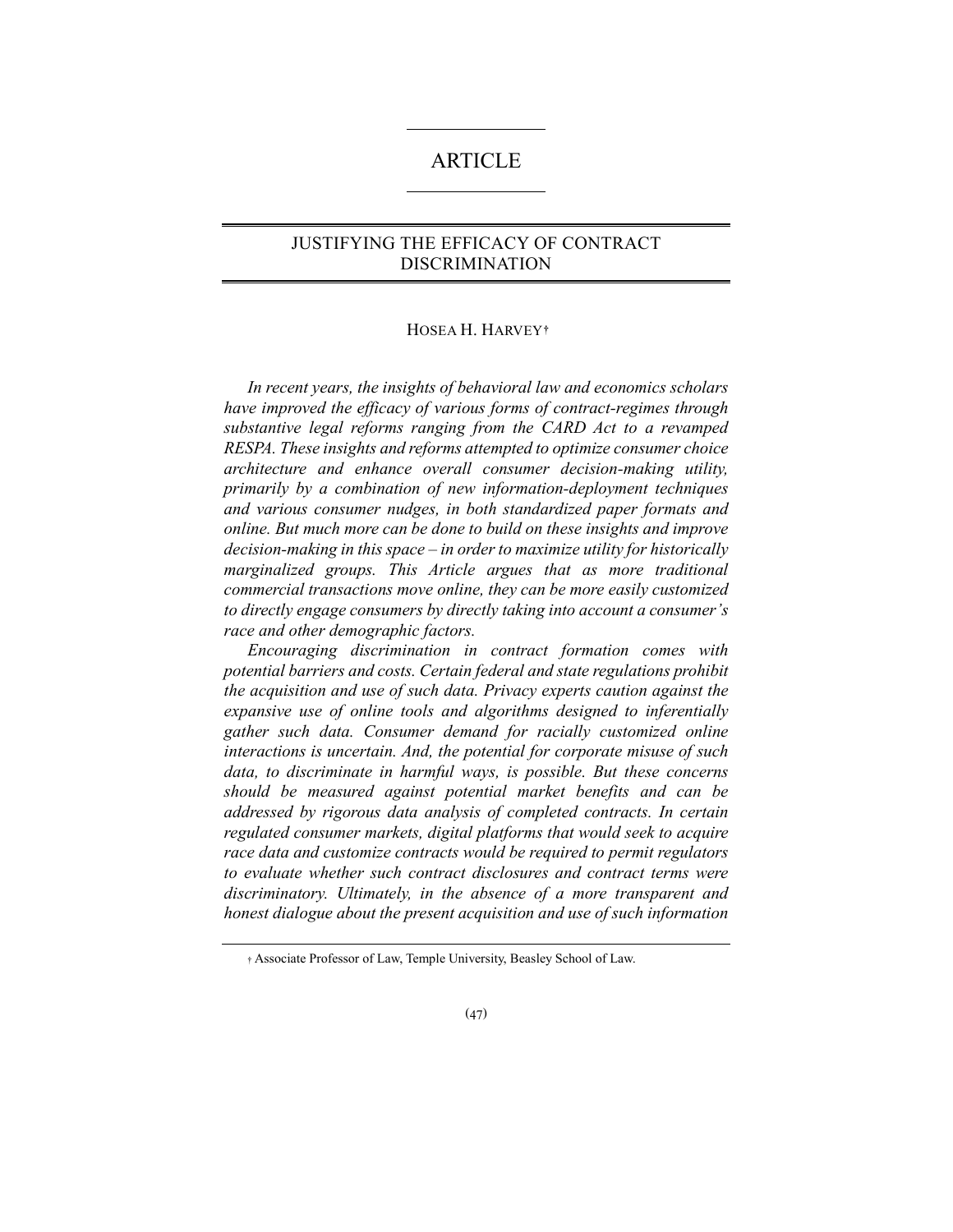*in online contracts, an unregulated market can utilize such information at will and without scrutiny – which runs the risk of harming consumers and carries unknown benefits.*

|    |                                                     | INTRODUCTION: COUNTING RACE AND MAKING IT COUNT 48    |  |  |
|----|-----------------------------------------------------|-------------------------------------------------------|--|--|
|    |                                                     | A. The Importance of Evaluating Racial Differences in |  |  |
|    |                                                     |                                                       |  |  |
|    |                                                     |                                                       |  |  |
| L. | CRITIQUES OF DISCLOSURE LAW AND A CRITIQUE OF THOSE |                                                       |  |  |
|    |                                                     |                                                       |  |  |
|    |                                                     |                                                       |  |  |
|    |                                                     |                                                       |  |  |
|    | B. Socio-demographic Decision-Making and Behavioral |                                                       |  |  |
|    |                                                     |                                                       |  |  |
|    |                                                     | III. OBJECTIONS TO THE SUB-GROUP DISCRIMINATION       |  |  |
|    |                                                     |                                                       |  |  |

# INTRODUCTION: COUNTING RACE AND MAKING IT COUNT

As individual consumers, we respond to, utilize, and learn from advertising, marketing, disclosure, and information regimes, in print and online, on a daily basis. As traditional consumer contract markets have moved to digital formats, contract-making has become both more personalized and more automated based upon the engagement of personal preferences.[1](#page-1-0) Many of these consumer markets are regulated with a light touch, if at all, and thus the full extent of a typical market-seller's use of a customer's personal data to structure terms is unclear.<sup>[2](#page-1-1)</sup>

<span id="page-1-0"></span><sup>&</sup>lt;sup>1</sup> See Rory Van Loo, *Digital Market Perfection*, 117 MICH. L. REV. 815 (2019) (predicting far greater automation of consumer transactions based on personal preferences). *See also* Joshua A.T. Fairfield, *Smart Contracts, Bitcoin Bots, and Consumer Protection*, 71 WASH. & LEE L. REV. ONLINE 35, 38 (2014).

<span id="page-1-1"></span><sup>&</sup>lt;sup>2</sup> For this reason, it is difficult to assess whether and how the use of such data impacts consumer utility in those markets. To the extent that consumers are harmed in those markets, the interventions described here would prove costly. However, to the extent that the transparency proposed here identifies differential and negative market effects for certain consumer segments, such evidence could serve as the empirical basis to expand regulatory oversight of "light-touch" markets.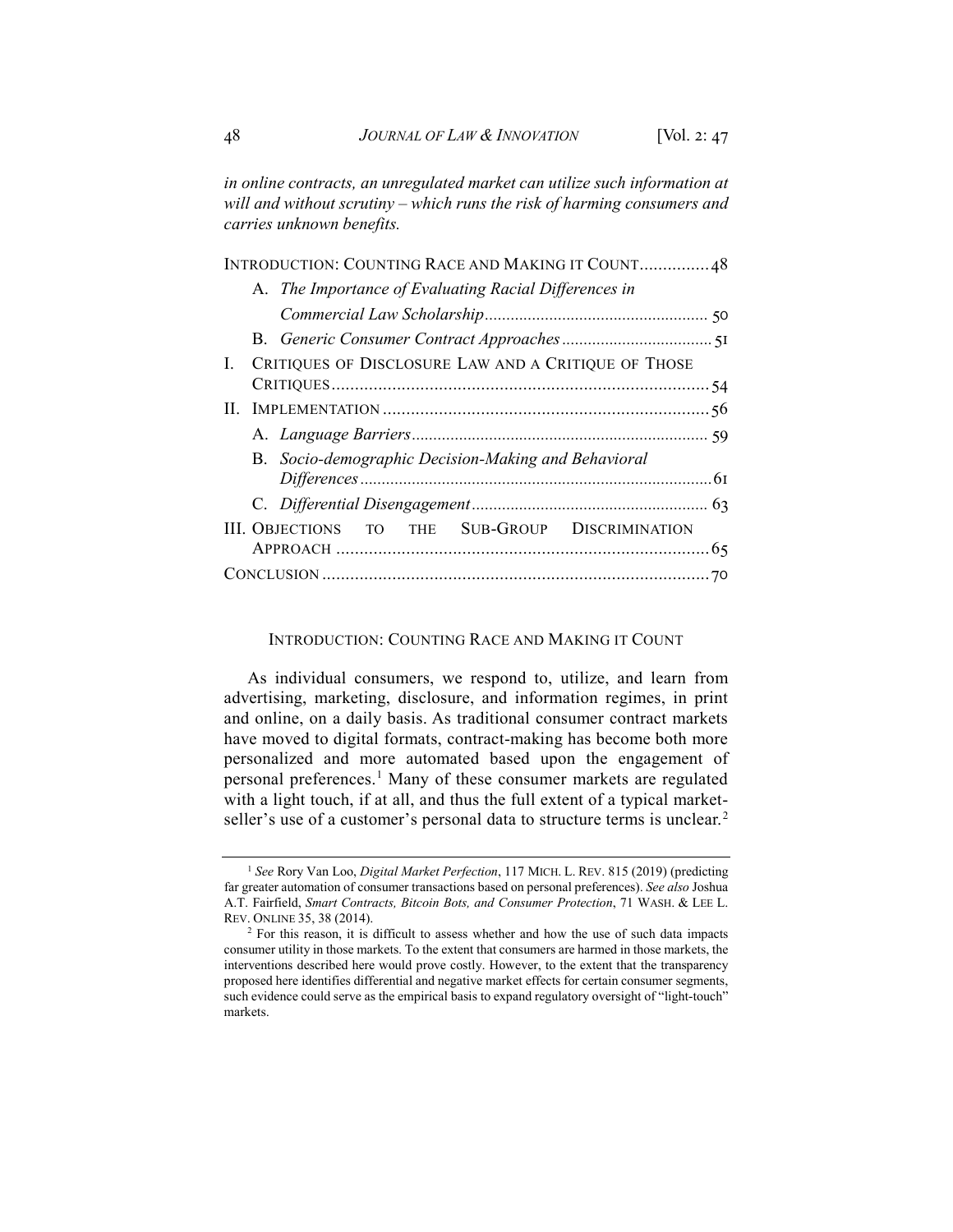But, in other consumer markets, whether online or in-person, the federal government structures the methods by which market actors engage consumers from the earliest stages of the contract formation process, such as with mandated consumer disclosures for prescription drugs or consumer credit products.[3](#page-2-0)

This Article argues that corporations subject to these additional oversight regimes should be encouraged to gather socio-demographic information for print and online transactions and customize contracts based upon that information. The decision-enhancing framework underlying consumer disclosure law finds its original source in law and economics principles, namely that individuals, once identified and provided with information, will "rationally optimize their choices, given their preferences, information, and the incentives they face."[4](#page-2-1) The Truth in Lending Act ("TILA") was enacted with this basic premise.<sup>[5](#page-2-2)</sup> Moreover, information's rationalizing effect should protect and enhance the interests of consumers by positioning them to make welfareoptimizing decisions. Policymakers are increasingly relying on digital intermediaries to play that rationalizing role through disclosures aimed at machines. If those machines are supposed to help consumers, and if a consumer's interests are tied to their socio-demographic background, why shouldn't corporations be able to incorporate and utilize this information in ways consistent with decision-enhancing principles?<sup>[6](#page-2-3)</sup>

As leading scholars from other areas have recognized, race, gender and other factors can be excluded from evaluating and informing a

<span id="page-2-0"></span><sup>&</sup>lt;sup>3</sup> This principle can be broadly applied to a range of government sanctioned information dissemination regimes. Here, the information of particular value is consumer disclosure, specifically with respect to consumer finance. One of the earliest modern examples of this strategy, of course, is pursuant to the National Traffic and Motor Vehicle Safety Act of 1966, as amended, (49 U.S.C. 30112(a), 30115). National Traffic and Motor Vehicle Safety Act of 1966, 49 U.S.C. §§ 30112(a), 30115 (1966). Under the Act, a motor vehicle manufactured for sale in the United States must have affixed a label certifying compliance with various mandates and applicable standards. The label, among other things, must identify the vehicle's manufacturer, its date of manufacture, the Gross Vehicle Weight Rating or GVWR, the Gross Axle Weight Rating or GAWR of each axle, the vehicle type classification (e.g., passenger car, multipurpose passenger vehicle, truck, bus, motorcycle, trailer, low-speed vehicle), and the vehicle's Vehicle Identification Number or "VIN." 49 C.F.R. § 567.4 (2013).

<span id="page-2-1"></span><sup>&</sup>lt;sup>4</sup> See Ryan Bubb & Richard H. Pildes, *How Behavioral Economics Trims Its Sails and Why*, 127 HARV. L. REV. 1593, 1602 (2014). As explained *infra*, recent efforts by BLE scholars to improve such laws have necessarily challenged this assumption. 5 Matthew Edwards, (quoting ELIZABETH RENUART & KATHLEEN E. KEEST, TRUTH IN

<span id="page-2-2"></span>LENDING § 1.1.1, at 33 (4th ed. 1999) (describing TILA as "Congress's effort to guarantee the accurate and meaningful disclosure of the costs of consumer credit and thereby to enable consumers to make informed choices in the credit marketplace").

<span id="page-2-3"></span><sup>6</sup> *See* Rory Van Loo, *Rise of the Digital Regulator*, 66 DUKE L. J. 1267 (2017) ("The administrative state is leveraging algorithms to influence individuals' private decisions.")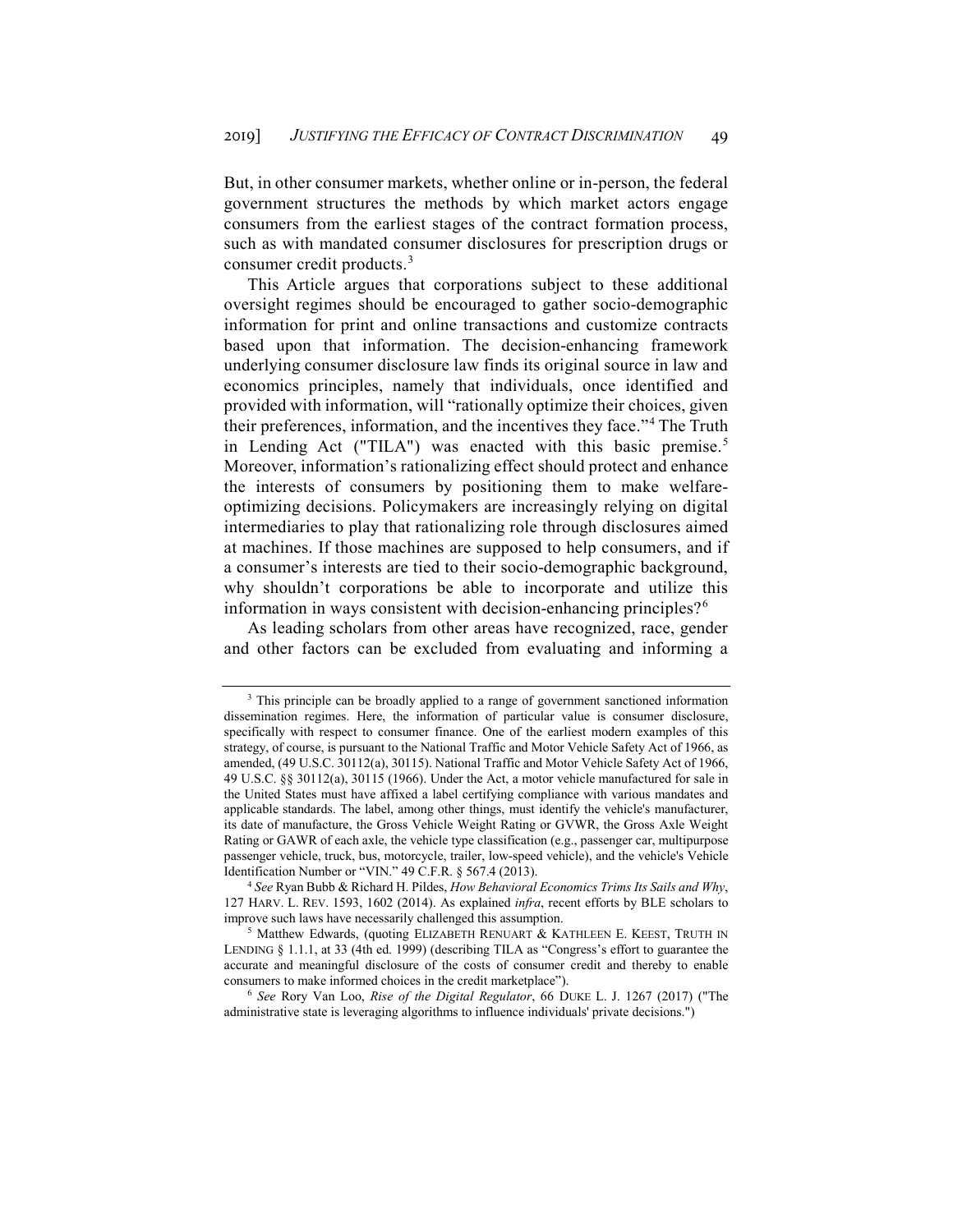decision-making process, but "from a technical perspective . . . this approach is naïve. Blindness to a sensitive attribute has long been recognized as an insufficient approach to making a process fair."[7](#page-3-0) The resultant product is "insufficient to assure fairness and compliance with substantive policy choices."[8](#page-3-1) Thus, to maximize the effectiveness of consumer transactions in a digital era, we may need to focus less on how such transactions affect consumers generally and more on how such transactions are designed for, utilized by, and impact marginalized consumer groups, particularly racial and ethnic groups.<sup>[9](#page-3-2)</sup>

There are critiques of this approach, discussed later in Section III, including whether such a regime implicates privacy concerns and whether government's encouragement of "discrimination" in this context violates core moral or ethical principles. But it is useful to begin with a third critique about the underlying theory and evidence for such an approach: by and large, we do not know how, when, and why we might expect consumers from different groups to respond differently to particular types of contracts.[10](#page-3-3) However, this absence of evidence is partly because much consumer contract and behavioral law and economics ("BLE") disclosure-centered scholarship has often swept socio-demographic variables like race under the behavioral rug, exacerbating this empirical dilemma.

## A. *The Importance of Evaluating Racial Differences in Commercial Law Scholarship*

When we believe race matters, as an independent explanatory or causal variable to differentiate consumer interests, experiences, or

<span id="page-3-0"></span><sup>7</sup> *See* Joshua A. Kroll, Joanna Huey, Solon Barocas, Edward W. Felten, Joel R. Reidenberg, David G. Robinson & Harlan Yu, *Accountable Algorithms*, 165 U. PA. L. REV. 633, 685 (2016) (discussing ECOA's Reg B. prohibitions – and their failings – within a larger framework about debiasing machine algorithms).

<sup>8</sup> *Id*.

<span id="page-3-2"></span><span id="page-3-1"></span><sup>&</sup>lt;sup>9</sup> Though not the primary focus of this Article, financial literacy and education regimes similarly suffer from a lack of focus on the information needs of marginalized groups. *See* Lauren E. Willis, *Against Financial Literacy Education*, 94 IOWA L. REV. 197, 228-29 (2008) (arguing that remedies must be context-specific to be impactful). *See also Final Report President's Advisory Council on Financial Capability*, FINAL REPORT, 10 (2013), http://www.treasury.gov/resource-center/financial-

education/Documents/PACFC%20Interim%20Report%20-%20January%2018,%202012.pdf (stating that recommendations should "take into account the particular needs of traditionally underserved populations (e.g., women, minorities, low- and moderate-income consumers, and the elderly)").

<span id="page-3-3"></span><sup>10</sup> *See, e.g.*, Dalié Jiménez, D. James Greiner, Lois R. Lupica & Rebecca L. Sandefur, *Improving the Lives of Individuals in Financial Distress Using a Randomized Control Trial: A Research and Clinical Approach*, 20 GEO. J. ON POVERTY L. & POL'Y 449 (2013).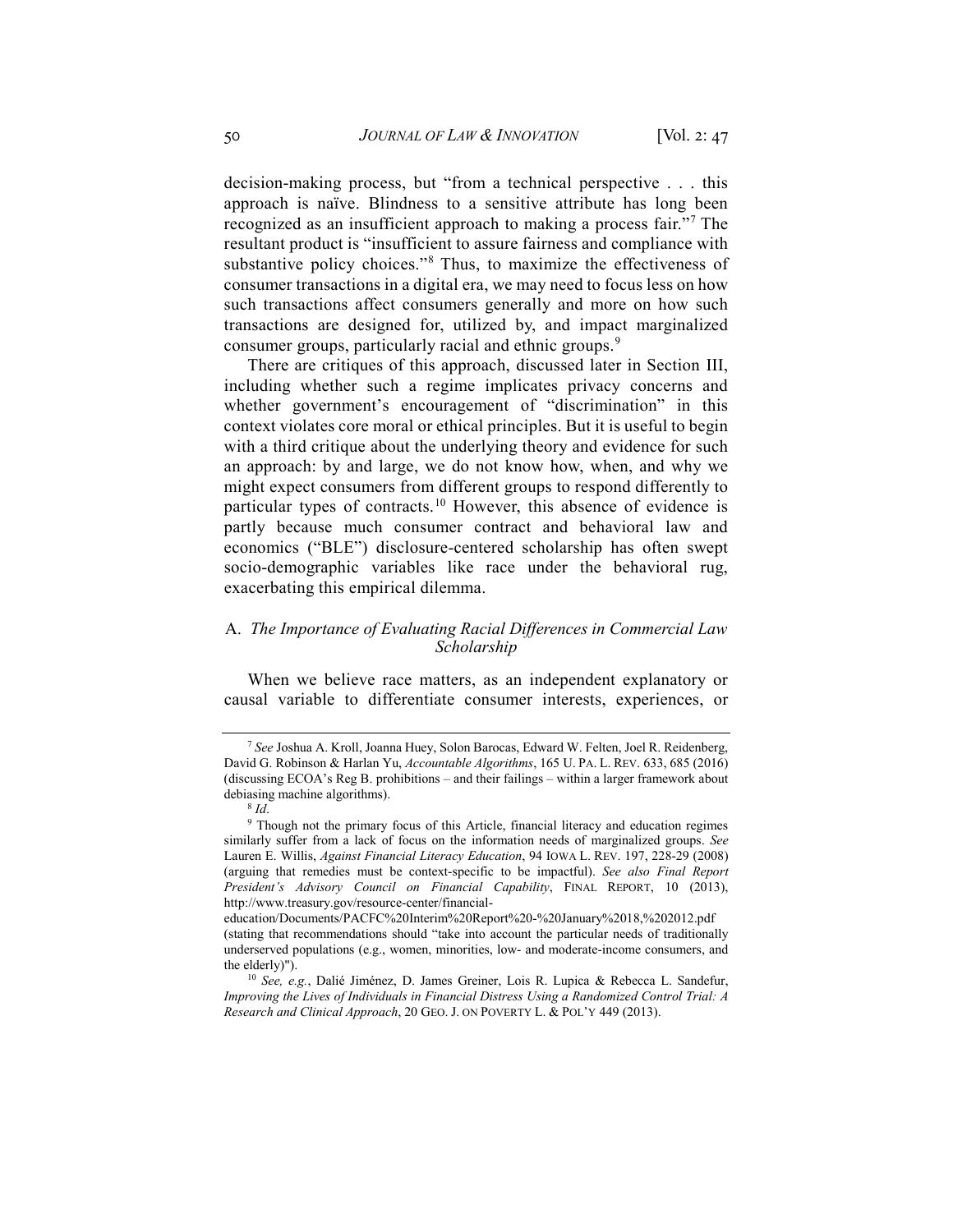contract outcomes, academics and government policy makers should encourage private actors and government regulators to acquire that information and then to utilize it to inform or improve law and public policy.<sup>[11](#page-4-0)</sup> Similarly, when we see an absence of effort to gather or analyze or deploy such information, it sends a clear message that the underlying social phenomenon or policy problem either should not or does not implicate race or racial justice matters. In short, when race matters, government and private actors should count it, analyze it, and use the resulting knowledge and information to reduce disparities and improve public welfare.<sup>[12](#page-4-1)</sup> Within academia, we expect the same level of effort.<sup>[13](#page-4-2)</sup> While encouraging the acquisition of racial demographics for commercial transactions may not always yield an obvious net utility,<sup>[14](#page-4-3)</sup> there is general agreement that racial difference permeates a variety of consumer contract regimes in a variety of ways.<sup>[15](#page-4-4)</sup> But, in the context of recognizing the role of race in communicating with consumers, legal scholars in other fields are far ahead of commercial law academics.<sup>[16](#page-4-5)</sup>

## B. *Generic Consumer Contract Approaches*

We know the fallacy of the central assumption of traditional law and economics approaches to individual decision making — that consumers are rational maximizers of their strategic goals.<sup>[17,](#page-4-6)[18](#page-4-7)</sup> Drawing upon social science research, BLE scholars proved that human behavior and

<span id="page-4-0"></span><sup>&</sup>lt;sup>11</sup> This assumes that government generally seeks to make such policies better, rather than worse.

<span id="page-4-1"></span><sup>12</sup> *See* Ming Hsu Chen & Taeku Lee, *Reimagining Democratic Inclusion: Asian Americans and the Voting Rights Act*, 3 U.C. IRVINE L. REV. 359 (2013) (advocating for broader data gathering and data analysis by race to improve efficacy of voting rights laws).

<span id="page-4-2"></span><sup>13</sup> *See, e.g.,* Gregory S. Parks, *Toward a Critical Race Realism*, 17 CORNELL J. OF L. AND PUB. POL. 683 (2008) (encouraging critical race theorists to deploy social science data analysis methodologies when analyzing law and public policy problems). *See also* Devon W. Carbado & Daria Roithmayr, *Critical Race Theory Meets Social Science*, 10 ANN. REV. OF L. & SOC. SCI. 149 (2014) (explaining how social science research offers critical race theory scholars a useful methodology).

<span id="page-4-3"></span><sup>14</sup> *See* Jonathan D. Kahn, *Patenting Race*, 24 NATURE BIOTECHNOLOGY, Nov. 2006, at 1349 (2006) (raising concerns about utilizing race as a variable when petitioning the government in patent and drug-approval spaces).

<span id="page-4-4"></span><sup>15</sup> *See, e.g.*, Rory Van Loo, *The Corporation as Courthouse*, 33 YALE J. ON REG. 547, 579- 80 (2016) (observing that sellers' algorithms have the potential to lessen some forms of racial discrimination and exacerbate others).

<span id="page-4-5"></span><sup>16</sup> *See, e.g.,* Dayna Bowen Matthew, *Race, Religion, and Informed Consent — Lessons from Social Science*, 36 J. OF L., MED. & ETHICS 150 (2008) (gathering and analyzing empirical and historical data to re-contextualize the role of race and ethnicity in informed consent agreements).

<span id="page-4-7"></span><span id="page-4-6"></span><sup>17</sup> *See, e.g.,* RICHARD H. THALER & CASS R. SUNSTEIN, NUDGE: IMPROVING DECISIONS ABOUT HEALTH, WEALTH, AND HAPPINESS (2008).

<sup>18</sup> Bubb and Pildes, *supra* note 4.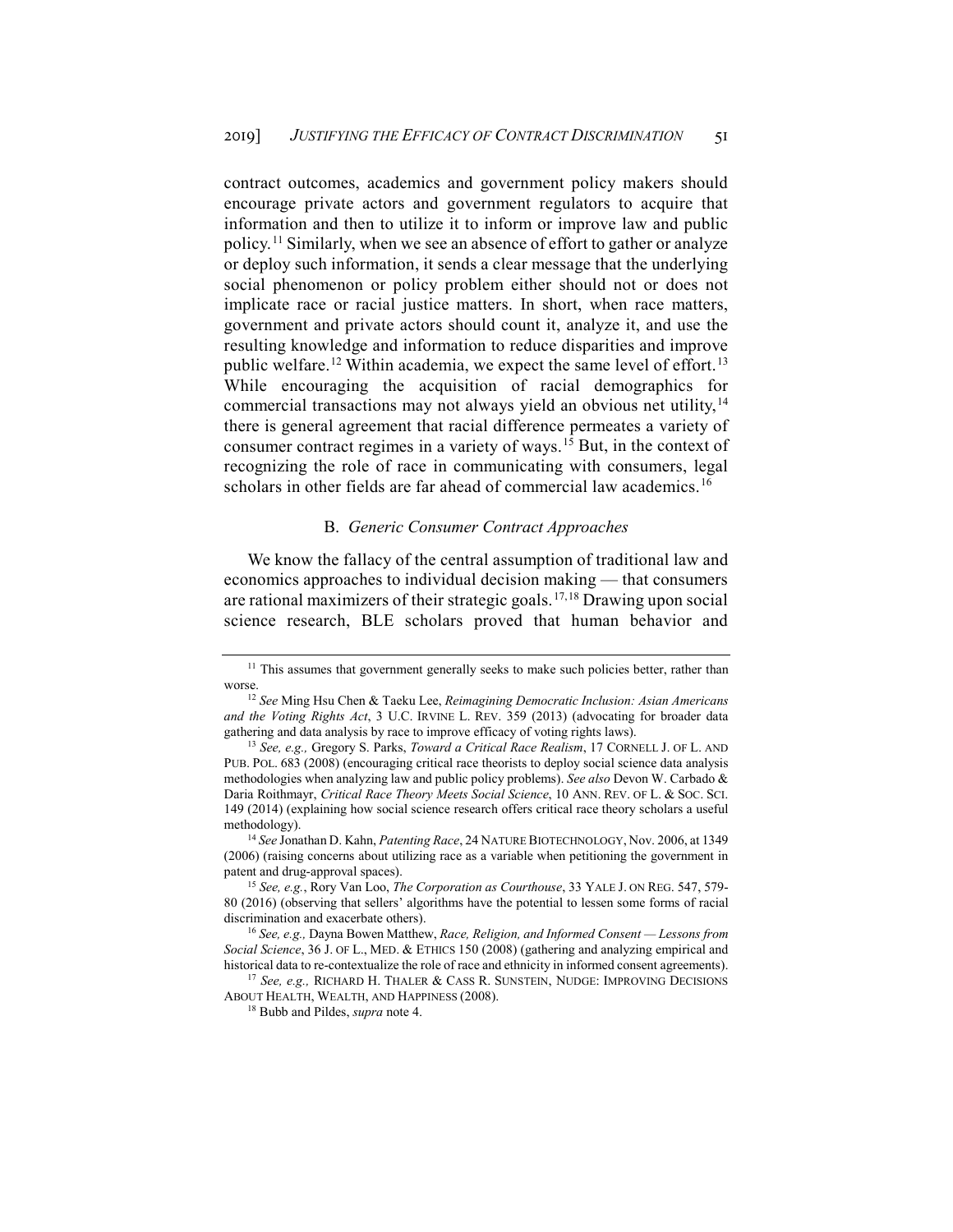decision-making consistently differs from that of the rational actor.<sup>[19](#page-5-0)</sup> Accordingly, such scholars contend that policymakers should legislate with an eye toward "minimiz[ing] the individual mistakes that create behavioral market failures and . . . mitigate their negative consequences."[20](#page-5-1) With respect to one such area of law, disclosure law regimes, they believe that government-mandated disclosures – provided through market intermediaries, should "focus . . . on helping [real] people help themselves."[21](#page-5-2)

"To date, the work in BLE has been surprisingly circumscribed,"[22](#page-5-3) and, by assuming that "many" or "most" consumers exhibit the *same* behavioral biases that impact rational decision-making in the *same* way, much BLE literature falls victim to the presumptive errors also made in law and economics theory.<sup>[23](#page-5-4)</sup> In other words, BLE improves upon rational-actor models by anticipating predictable forms of decisionmaking errors, but also assumes that all consumers act irrationally in *consistent* ways or make imperfect decisions using information in a predictably imperfect manner. By baselining these models, and then subsequent policy and law derived therefrom, on a "universal" person, this suggests, but does not explicitly state, that the consumer is racially white – and male. $24$ 

Thus, when relying on this assumption of a mythical universal generic consumer, there is less need to engage the efficacy, impact, or value of incorporating consumer demographic differences in consumer contracts, as there is no accompanying theoretical explanation for why such consumers would be expected to process information differently or yield different utility from similar decisions. Therefore, if this core BLE assumption were true, disclosure models or digital "smart contracts" created for a singular class of "irrational" consumers would prove effective in reducing noise, increasing decision-making efficiencies, and leaving consumers better off  $-$  as a whole  $-$  than without the information.

<span id="page-5-0"></span>But what if a contract formation's utility function varies across a range of socio-demographic groups? For example, one of the few large-

<sup>19</sup> See, e.g., Thaler and Sunstein, *supra* note 17.

<sup>20</sup> *Bubb and Pildes, supra* note 4, at 1605.

<sup>21</sup> *Id.* at 1604.

<sup>22</sup> *Id.*

<span id="page-5-5"></span><span id="page-5-4"></span><span id="page-5-3"></span><span id="page-5-2"></span><span id="page-5-1"></span><sup>23</sup> Colin Camerer, Samuel Issacharoff, George Loewenstein, Ted O'Donoghue & Matthew Rabin, *Regulation for Conservatives: Behavioral Economics and the Case for "Asymmetric Paternalism,"* 151 U. PA. L. REV. 1211, 1219 (2003). ("[W]e can divide consumers into two types: those who are boundedly rational (in the sense described above) and those who are fully rational; and that (2) a fraction, p, of consumers fall into the boundedly rational category."),

<sup>24</sup> *See generally* IAN HANEY LOPEZ, WHITE BY LAW (1999).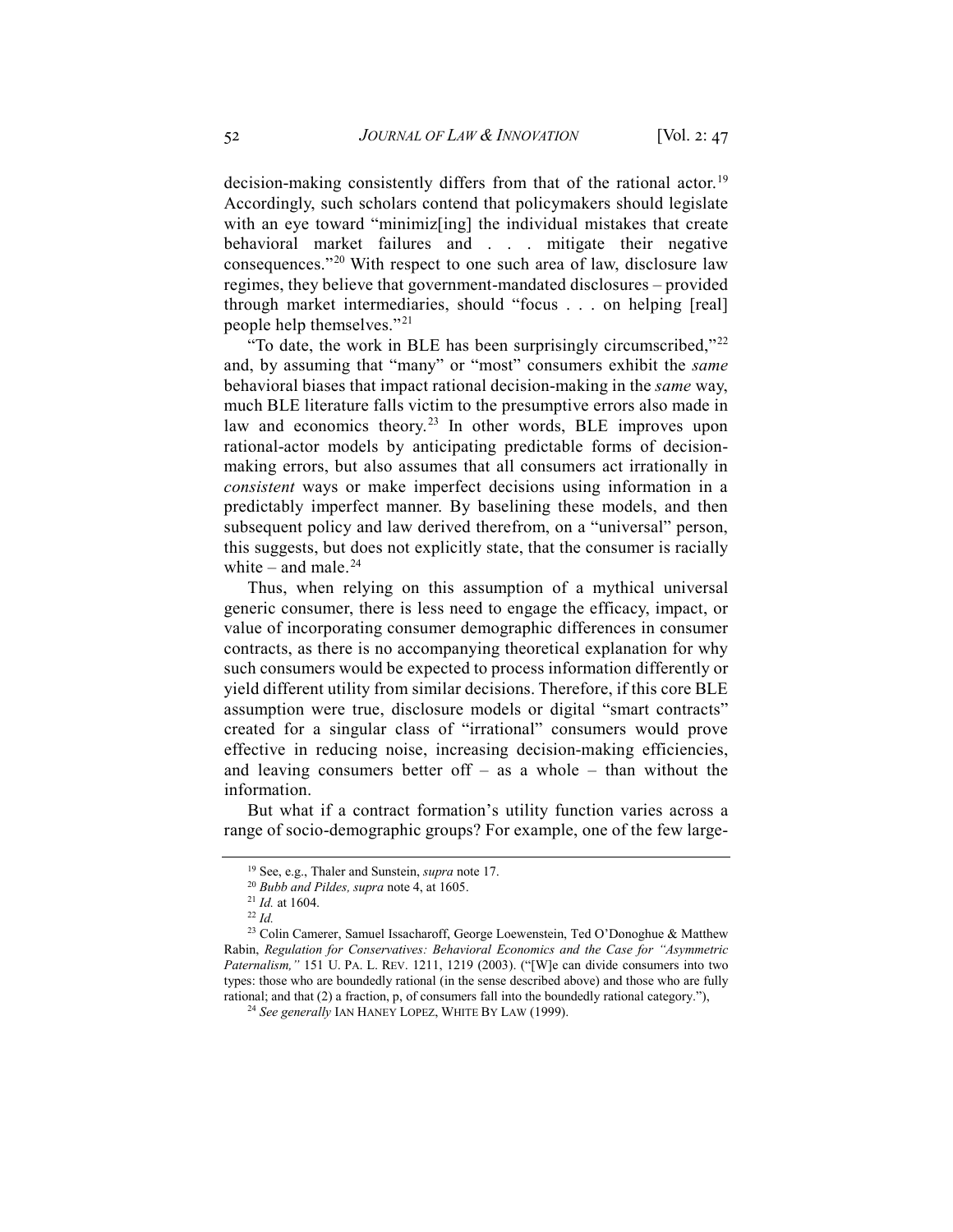scale credit-granting disclosure experiments confirms that the quality and visibility of consumer disclosures specifically matter for vulnerable high-risk populations, who "are rate sensitive only if the interest rate information is prominently disclosed."[25](#page-6-0) Similarly, the empirical relationship between contract-formation choices, credit-card profiles, and certain socio-demographic information (especially race) is still uncertain, though suggestive of group-based differences.<sup>[26](#page-6-1)</sup> Therefore, it is consistent with the limited scholarship that exists that certain population sub-groups could react sub-optimally (or simply differently) to proposed contracts and terms that others (a majority) use efficiently and rationally.[27](#page-6-2) If this is true, even rational economic decision making - mediated through information - is not uniformly distributed.<sup>[28](#page-6-3)</sup> Yet, contract disclosure and formation defaults, particularly as they are operationalized – in style, language, and substance – are effectively white. But in the digital world, the provision of information and disclosure could instead be focused on customizing the contract formation process to maximize the economic-utility and welfare of population sub-groups.[29](#page-6-4) If the provision of information can be designed to maximize the utility of sub-groups such that it serves to enhance not

<span id="page-6-0"></span><sup>25</sup> *See* Bruno Ferman, *Reading the Fine Print: Credit Demand and Information Disclosure in Brazil*, 62 MGMT. SCI. 3534 (2015) (conducting a large-scale credit card disclosure experiment in Brazil and finding, in part, that "most borrowers are highly rate-sensitive, whether or not interest rates are prominently disclosed in marketing materials. An exception is high-risk borrowers, for whom rate disclosure matters.")

<span id="page-6-1"></span><sup>&</sup>lt;sup>26</sup> A number of studies have shown correlation between (perceived) race and credit scores, suggesting that, in fact, there are clear financial health differences by population, although the causes of such differences remain largely unknown. *See*, *e.g.*, EEOC, *May 16 Hearing Record* (statement of Adam T. Klein) (citing the 2000 Freddie Mac National Consumer Credit Survey) (correlation between race and credit score); Bd. of Governors of the Fed. Reserve Sys., REPORT TO THE CONGRESS ON CREDIT SCORING AND ITS EFFECTS ON THE AVAILABILITY AND AFFORDABILITY OF CREDIT 80-81 (2007), available at http://www.federalreserve.gov/boarddocs/rptcongress/creditscore/creditscore.pdf. (finding African-Americans and Latinos have lower credit scores than other racial/ethnic groups); Matt Fellowes, Brookings Inst., CREDIT SCORES, REPORTS, AND GETTING AHEAD IN AMERICA 2 (2006), https://www.brookings.edu/research/credit-scores-reports-and-getting-ahead-inamerica (showing correlation between percentage of racial minority residents and a U.S. county's average credit score).

<span id="page-6-2"></span><sup>27</sup> *See, e.g.,* David Hoffman, *From Promise to Form: How Contracting Online Changes Consumers*, 91 N.Y.U. L. REV. 1595 (2016) (demonstrating, in part, that socio-demographic differences in consumer groups are associated with differing views about the contract formation process and the implications for contract breach).

<span id="page-6-3"></span><sup>28</sup> *See*, *e.g.*, Mintel, HISPANIC FINANCES AND FINANCIAL SERVICES (2009) (finding higher Latino race-differential response rates to the question "I know nothing about financial services/investments.")

<span id="page-6-4"></span><sup>29</sup> *See* Shmuel I. Becher, Yuval Feldman, and Orly Lobel, *Poor Consumer(s) Law: The Case of High-Cost Credit and Payday Loans* in LEGAL APPLICATIONS OF MARKETING THEORY, Jacob Gersen & Joel Steckel, eds., Cambridge University Press (2019, Forthcoming).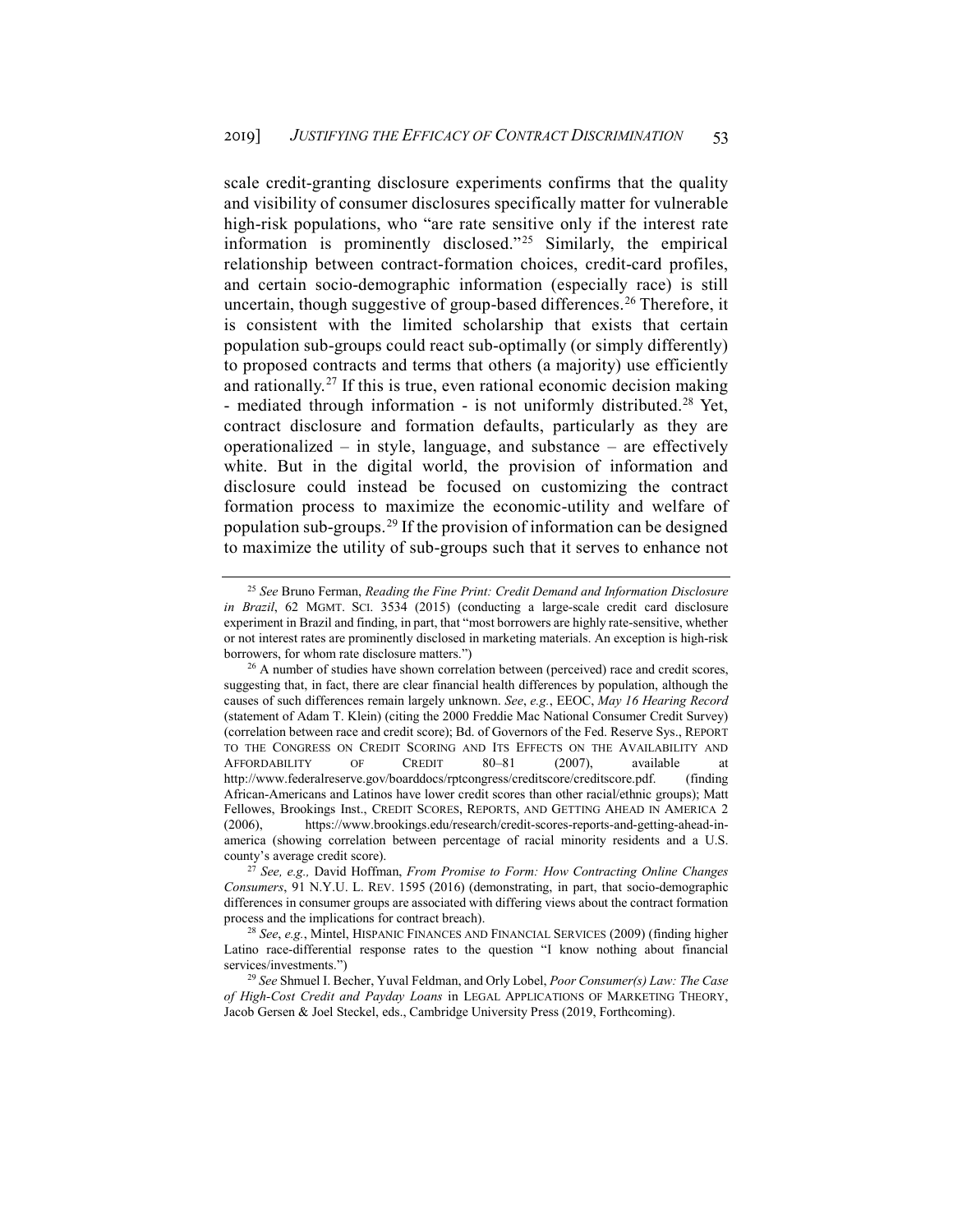only the general public welfare but the welfare and maximal utility of sub-groups as well, the result would be a more optimal outcome than the status-quo.[30](#page-7-0) And while some scholars have innovatively encouraged a "performance test" of various disclosure and contract-formation regimes to further enhance consumer utility, <sup>[31](#page-7-1)</sup> such tests still compare the utility maximizing effect of such differentiated regimes on the outcomes for the consumer population *as a whole* – rather than distinct sub-groups. Instead, the approach here contemplates a variant of what others have described as a consumer finance "randomized control trial," in which digital experimentation with how consumer contract disclosures are provided and the efficacy of particular terms will allow for a real-time gathering of evidence of what works best – holding the socio-demographics of the reference-group constant.<sup>[32](#page-7-2)</sup> Such experimentation can be achieved faster through digital contracts and the use of online platforms, which would also allow for a more rapid aggregation of evidence about the efficacy of this approach.

However, recognizing that this approach is not without its weaknesses, this Article responds to those who may believe this approach to contract formation will do more harm than good.<sup>[33](#page-7-3)</sup>

# I. CRITIQUES OF DISCLOSURE LAW AND A CRITIQUE OF THOSE **CRITIQUES**

Because the purpose of disclosure law, as mentioned, is to enable rational decision-making by consumers, the law and economics movement—and its critics—have comprised the foundation of scholarly commentary on the impact and efficacy of consumer disclosure laws, to the exclusion of those focused on achieving racial justice. Most

<span id="page-7-0"></span><sup>30</sup> *See* Kroll, et. al., *supra* note 7, at 682 (acknowledging privacy concerns and reviewing potential discriminatory effects in using algorithms but suggesting that "there may be cases where allowing an algorithm to consider protected class status can actually make outcomes fairer. This may require a doctrinal shift, as, in many cases, consideration of protected status in a decision is presumptively a legal harm.")

<span id="page-7-1"></span><sup>31</sup> Lauren E. Willis, *Performance-Based Consumer Law*, 82 U. CHI. L. REV. 1309, 1316 (2015) (footnotes omitted).

<span id="page-7-2"></span><sup>32</sup> *See*, *e.g.*, Jimenez et. al., *supra* note 10, at 470 (describing a large-scale mixed-methods research study to gauge the effectiveness of financial health interventions via a "consumer incentive to undergo financial counseling, an offer of attorney representation, and the two treatments in combination.")

<span id="page-7-3"></span><sup>33</sup> *See*, *e.g.*, Lea Shepard, *Toward A Stronger Financial History Antidiscrimination Norm*, 53 B.C.L. REV. 1695, 1711-718 (2012) (questioning empirical assumptions associated with an employer's use of job applicants' financial histories and arguing, in part, for a more robust antidiscrimination norm with respect to consumer credit-information regimes due to the potential racially disparate impact associated with their use.)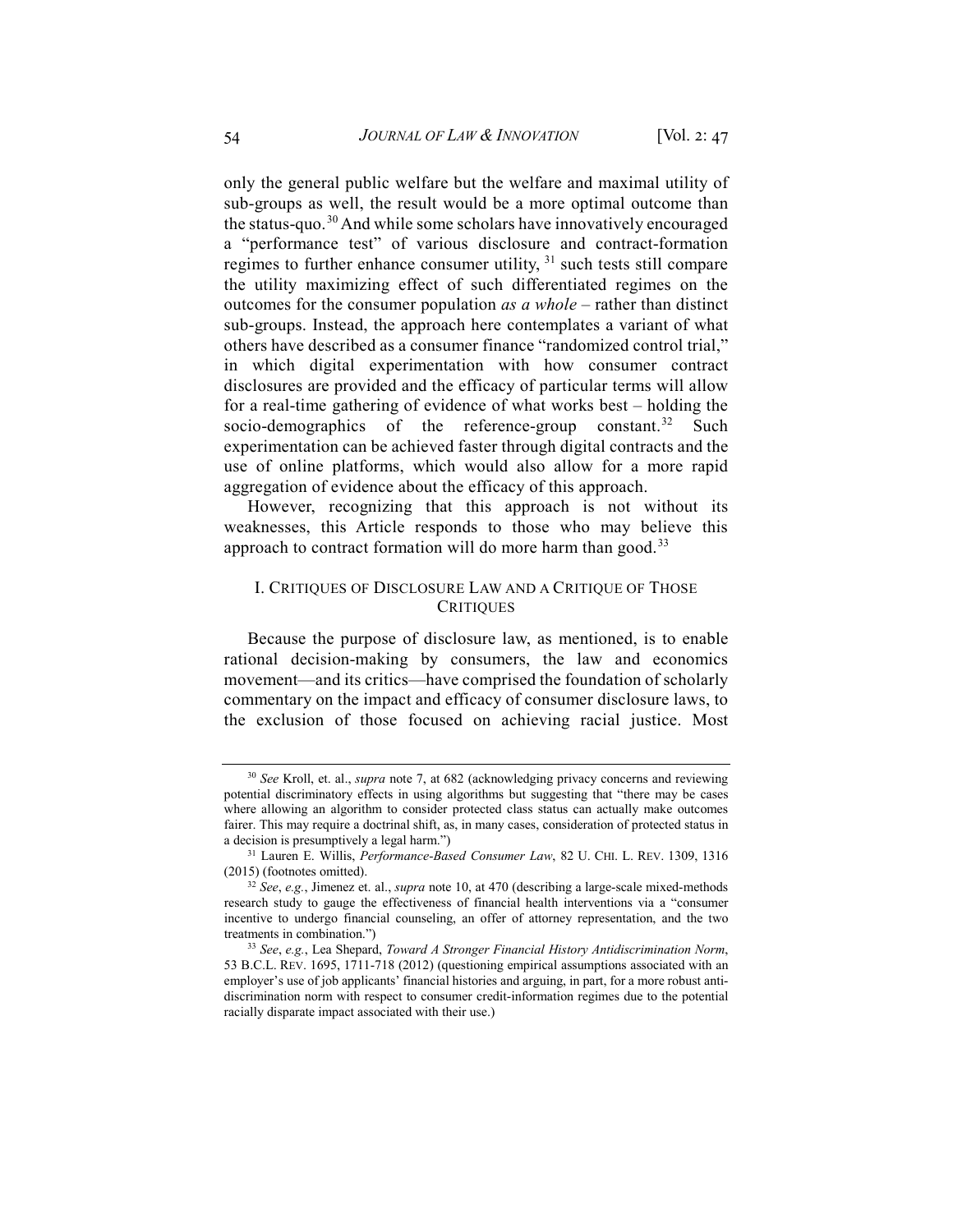particularly, the behavioral economics movement has dedicated significant resources "to tak[ing] the core insights and successes of economics and build[ing] upon them by making more realistic assumptions about human behavior . . . [seeking to provide] a better description of the behavior of the agents in society and the economy."[34](#page-8-0) Such scholars have drawn upon psychological and sociological scholarship that has not only acknowledged the countless cultural and environmental factors that impact how individuals respond to contractformation stimuli, but have also embraced them as variables to predict future behavior.

But, this scholarship has failed to acknowledge, explain, or even identify whether – and how – race, ethnicity, and other sociodemographics impact – or are impacted by – the very disclosure regimes such scholars seek to change. Thus, celebrated law scholars in this space whose work is rightly lauded for its general behavioral insights have remained curiously silent about whether sub-group differences exist in responding to optimizing information distribution in similar welfare enhancing ways.<sup>[35](#page-8-1)</sup>

Current scholarship denotes disclosure policy as a political device *designed* to remedy information asymmetries in the market place.<sup>[36](#page-8-2)</sup> Nonetheless, those endorsing such laws and regulations cannot ignore evidence identifying the deficiencies in disclosure law's implementation. Those questioning the merit of the current regime predominantly point to "empirical evidence and theories regarding consumer behavior," "deficiencies of the disclosures themselves," as well as "the [in]ability or [un]likelihood [that] consumers . . . use the

<span id="page-8-0"></span><sup>34</sup> Christine Jolls, Cass Sunstein & Richard Thaler, *A Behavioral Approach to Law and Economics*, 50 STAN. L. REV. 1471, 1487 (1998).

<span id="page-8-1"></span><sup>&</sup>lt;sup>35</sup> Pathbreaking in a variety of ways, such works simply fail to engage the role of consumer race, ethnicity, and culture (as well as sex), as if these variables are not factors in how consumers receive, process, or act on disclosure. *See, e.g.,* Margaret Jane Radin, BOILERPLATE: THE FINE PRINT, VANISHING RIGHTS, AND THE RULE OF LAW (2012); Oren Bar-Gill, SEDUCTION BY CONTRACT (2012); Omri Ben-Shahar and Carl E. Schneider, MORE THAN YOU WANTED TO KNOW: THE FAILURE OF MANDATED DISCLOSURE (2015). Perhaps one reason these scholars and others see disclosure as so ineffective is precisely because of its lack of experimental differentiation with terms across consumer sub-groups. Compare this absence of discussion in commercial law literature with the engagement of race variables and critical theory in other substantive fields, such as health law. *See, e.g.,* Khiara Bridges, Terence Keel & Osagie K. Obasogie, *Introduction: Critical Race Theory & the Health Sciences*, in Symposium Critical Race Theory & the Health Sciences, 43 AM. J. OF LAW & MED. 179 (2017).

<span id="page-8-2"></span><sup>36</sup> Matthew A. Edwards, *Empirical and Behavioral Critiques of Mandatory Disclosure: Socio-Economics and the Quest for Truth in Lending*, 14 CORNELL J.L. & PUB. POL'Y 199 (2005).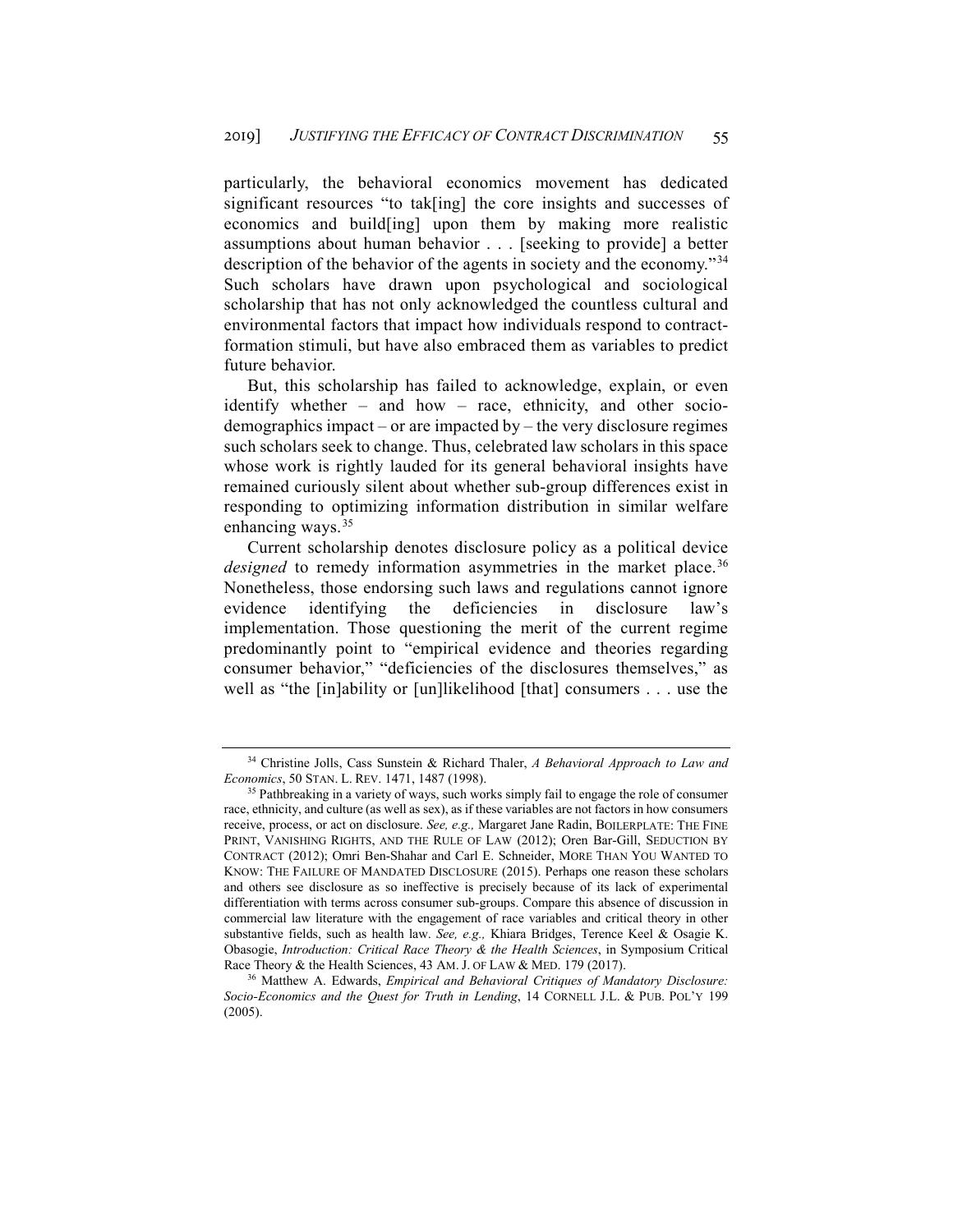information"[37](#page-9-0) among the reasons for its ineffectiveness. Perhaps the absence of much socio-demographic information is the real cause.

Scholars have also identified the possibility of supply-side issues – that the complexity and volume of information may render it meaningless to a confused or overwhelmed consumer. First, evidence has shown that complexities in the law itself can stunt the compliance efforts of regulated entities.<sup>[38](#page-9-1)</sup> While this is true for all populations, there is increasing evidence that demonstrates that the complexity is particularly salient for population sub-groups more so than the general population and that it causes members of these sub-groups to make, on average, more inefficient decisions with the same information.<sup>[39](#page-9-2)</sup> Similarly, an oft-cited defect of contract-formation that behavioral theorists recognize is "information overload," the argument that "consumers [are] cognitively unable to cope with the voluminous nature of the mandated . . . disclosures."[40](#page-9-3) With respect to TILA, subsequent to its 1980 emendation, scholarship dedicated to dissecting this particular issue somewhat subsided.<sup>[41](#page-9-4)</sup> Nonetheless, "home mortgage borrowers [are still] . . . buried in paper, with little guidance as to which documents contain the most crucial information to facilitate credit decision-making."<sup>[42](#page-9-5)</sup> Most (if not all) consumers find this problem familiar, as they attempt to process overwhelming amounts of information online to make the most efficient contracting choices.

#### II. IMPLEMENTATION

The following examples build on a premise not universally shared by BLE scholars – that particular population sub-groups may exhibit non-random decision-making errors with respect to evaluating contract disclosures and terms.<sup>[43](#page-9-6)</sup> This non-random error distribution can result

<sup>37</sup> *Id.* at 204.

<sup>38</sup> *Id.*

<span id="page-9-2"></span><span id="page-9-1"></span><span id="page-9-0"></span><sup>39</sup> *See, e.g.,* Kleimann Communication Group, KNOW BEFORE YOU OWE: POST-PROPOSAL CONSUMER TESTING FOR THE CFPB OF THE SPANISH AND REFINANCE INTEGRATED TILA-RESPA DISCLOSURES (2015) (discussed infra).

<sup>40</sup> Edwards, *supra* note 36, at 221.

<span id="page-9-4"></span><span id="page-9-3"></span> $41$  Edwards attributes three explanations to this: (1) "the application of information overload theory to legal regulation has been subjected to a significant amount of scrutiny and criticism," (2) wariness surrounding "advocating a position that might lead towards recommendations of less disclosure for consumers," and finally, (3) that the amended regulations arguably "ameliorated the worst of TILA's overload problems." *Id.* at 222.

<sup>42</sup> *Id.* at 223.

<span id="page-9-6"></span><span id="page-9-5"></span><sup>43</sup> *See*, *e.g.*, Shmuel I. Becher et. al., *supra* note 29 (explaining that certain BLE assumptions about consumer financial behavior are not evenly associated with certain groups – and may be particularly flawed for marginalized groups.)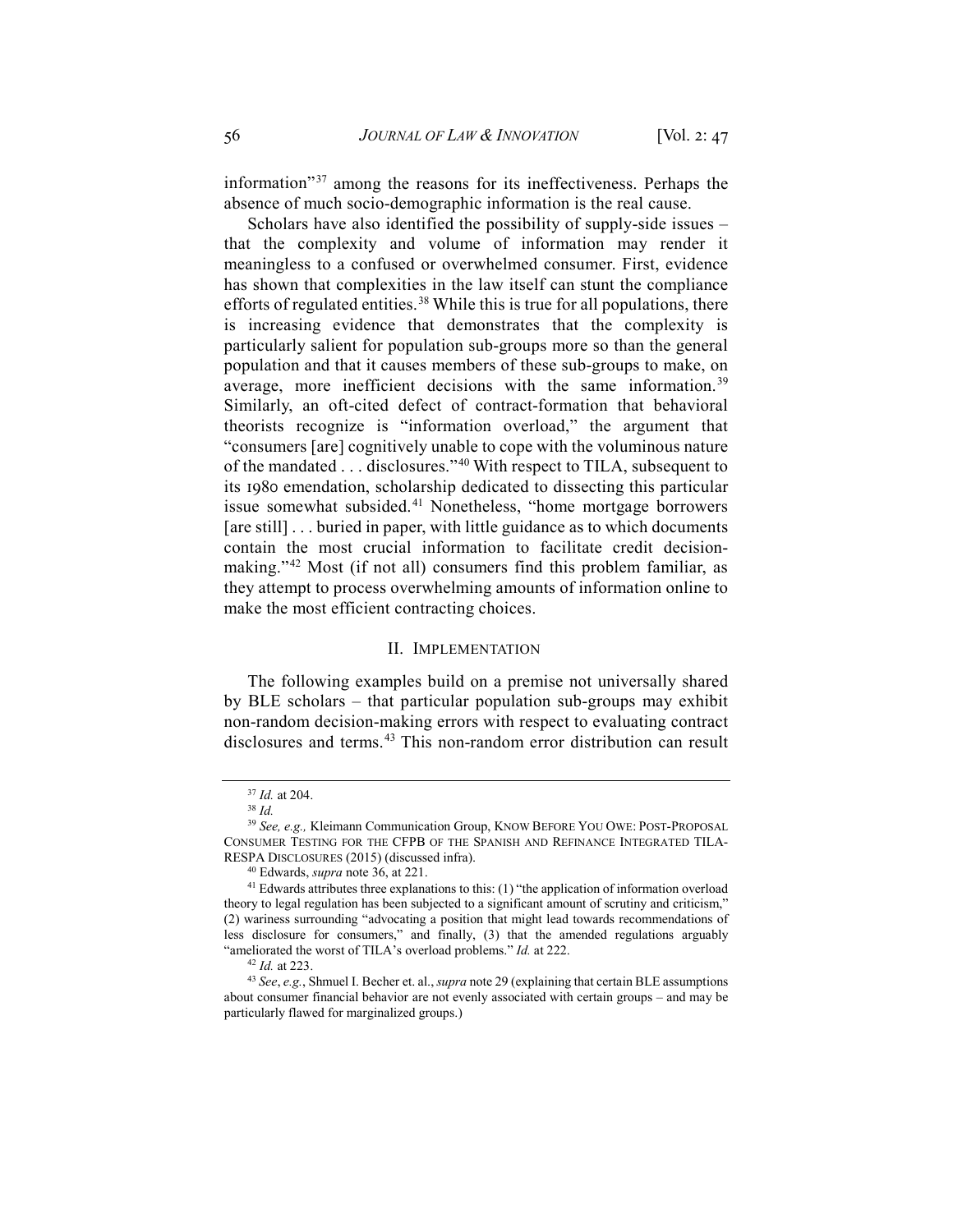from a variety of causes. Here, I'll focus on three of them: (a) language barriers, (b) unique socio-demographic differences in the processing or utilization of information, or (c) a non-randomly distributed lack of engagement with information. Each of these root causes, if proven, would lead to a different set of proposed information-based solutions particularly suitable for digital transactions, in part because the costs typically associated with the deployment of socio-demographically varied disclosure and terms in print form would be substantially reduced. We can think about these solutions as falling within three broad frameworks: (a) improving contract-formation utility by clarification, (b) improving contract-formation utility by addition of group-relevant topics, and (c) improving contract-formation utility by individuation. Each of these solutions requires the gathering and use of sociodemographic variables and robust evidence testing. Each of them is also particularly easy to test and execute for digital contracts, because a controlled experiment incorporating the modification of contract terms or disclosure language and evaluating differential responses can be accomplished at higher speed and lower cost than creating, distributing, and evaluating responses from differentiated printed and distributed versions of the same material.

## **Example: Online Credit Card Applications**

In order to prove a claim that the utility of information might vary across subgroups, one would prefer empirical validation from realworld evidence. Lacking that in this case forces speculation – on both sides. On the one hand, BLE scholars assume without proof that no differences exist, and their models reflect this. Here, as a thought experiment, let me illustrate a universe where the utility of contractformation information *does* vary across subgroups – in order to postulate what we might do in response were this to be so.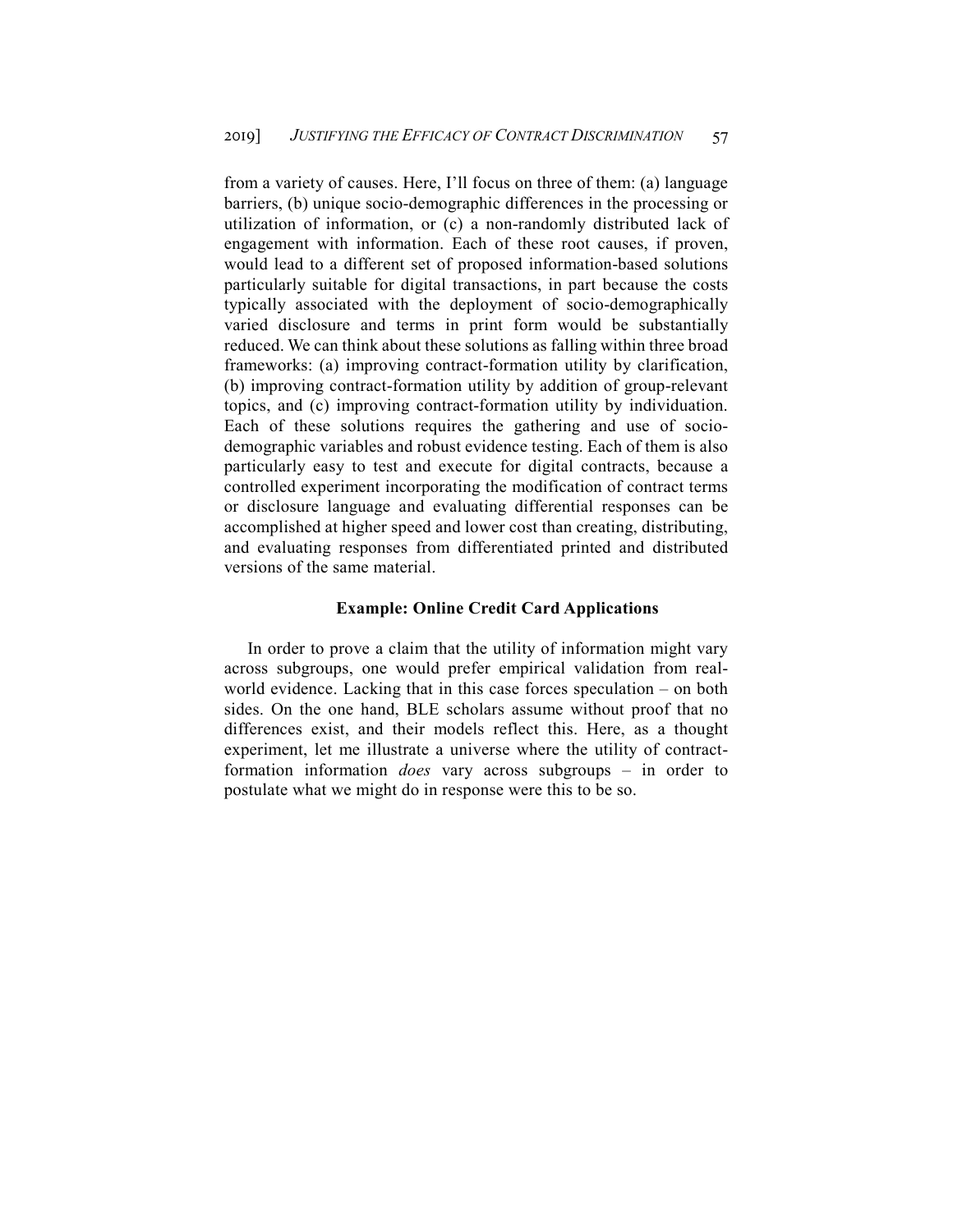First, let us imagine a scenario where, prior to the implementation of the Credit Card Accountability and Disclosure ("CARD") Act's revised disclosure and education model, a simulated online test was run using three versions of that model. One of the goals of the new model embedded within the CARD Act is to educate consumers that an increase in the amount paid per month will reduce the overall cost of a medium-term extension of credit.<sup>[44](#page-11-0)</sup> The goal is to increase monthly payments through the education function of disclosure, which over time will enhance the welfare of consumers because they will spend less money for the extension of credit over time. Let us speculate that three different versions of online disclosure were tested with that goal in mind, across particular demographic sub-groups with the same number of participants, with results as follows:<sup>[45](#page-11-1)</sup>

| <b>GROUP / POPULATION</b> | <b>CARD Act Experiment</b> | <b>CARD Act Experiment2</b> | <b>CARD Act Experiment3</b> |
|---------------------------|----------------------------|-----------------------------|-----------------------------|
|                           | Disclosure A               | Disclosure B                | Disclosure C                |
| Group A                   | \$15                       | \$5                         | \$20                        |
| Group B                   | \$15                       | \$5                         | \$20                        |
| l Group C                 | \$15                       | \$5                         | \$20                        |
| Group D                   | \$15                       | \$5                         | \$20                        |
| Group E                   | (525)                      | \$5                         | (530)                       |
| Group F                   | (525)                      | \$5                         | (530)                       |
| Average Add. Payment      | \$2                        | \$5                         | \$3                         |

In the above experimental framework, the primary goal is to maximize the additional monthly payment of the consumer population as a whole in order to reduce the long-term cost of credit. In that scenario, Disclosure B is the optimal choice, because it maximizes the average additional payment for the entire population. But what if the information *effects* of the disclosure are not randomly distributed across different groups? Disclosures A and C represent that scenario, which this Article suggests is more likely than not. Comparing Disclosure A to Disclosure C, if the goal is to maximize overall welfare, Disclosure C is the preferred choice. Most groups will increase their minimum payments, even if two groups do not. But if the goal is to increase

<span id="page-11-0"></span><sup>44</sup> *See, e.g.,* Oren Bar-Gill & Ryan Bubb, *Credit Card Pricing: The CARD Act and Beyond*, 97 CORNELL L. REV. 967, 969, 1003-05 (2012).

<span id="page-11-1"></span><sup>&</sup>lt;sup>45</sup> The amount is the increase in average monthly payments made pursuant to a given type of disclosure, with red amounts signifying that the disclosures resulted in a decreased average monthly payment.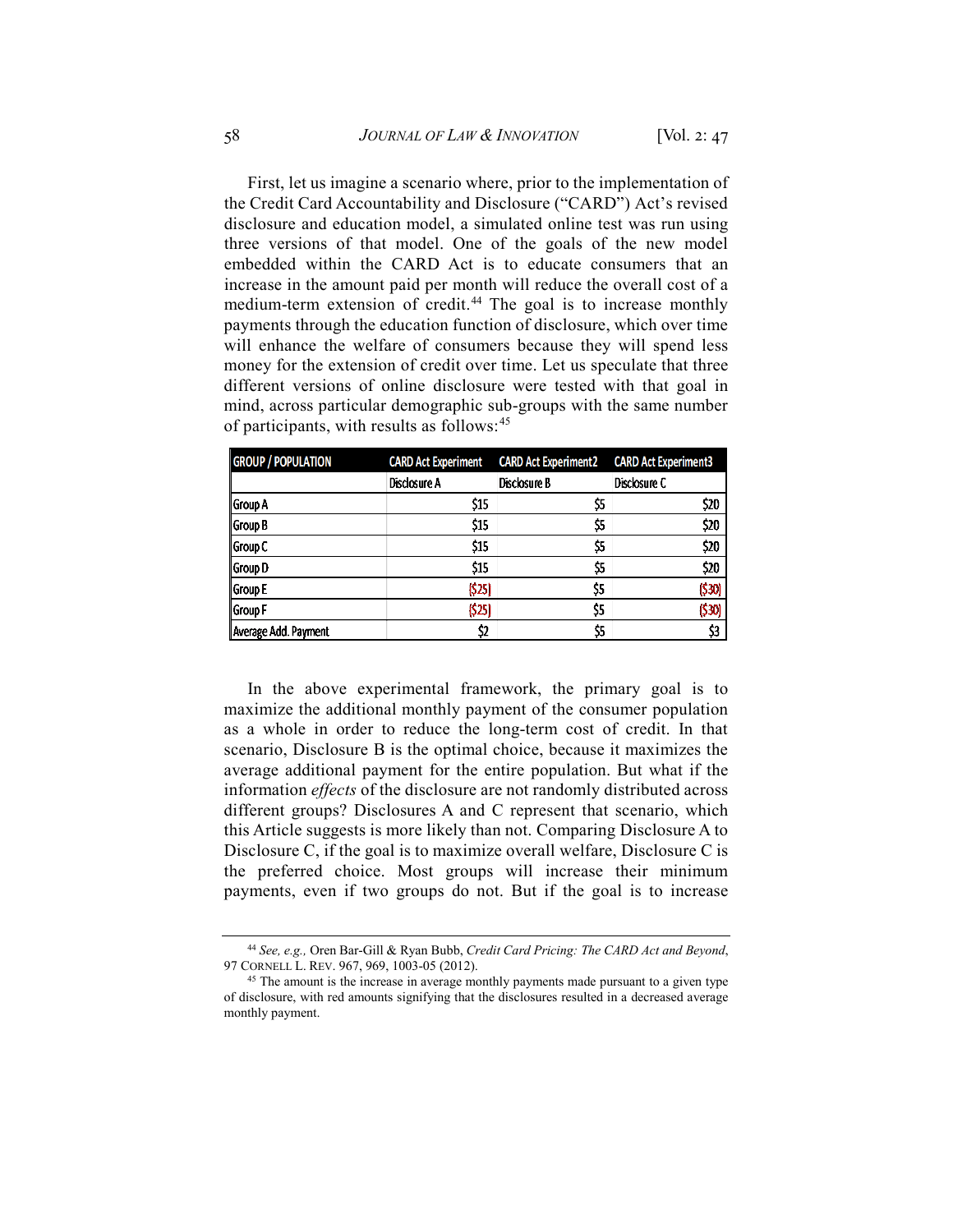payments while also minimizing harm (reducing payments), Disclosure A is the correct choice. How then to maximize utility for all groups? In the world of digital contracting, it would be possible, instantly, to display the utility maximizing disclosure at the beginning of the formation process – to different consumer groups – yielding optimal choices.

The aforementioned example illustrate the limits of both the law and economics and BLE approaches to disclosure and contract formation. It is not just that consumers are not rational. It is not just that BLE insights can help reduce general error rates across the entire population. In fact, it may be that error rates are non-randomly distributed across groups for a variety of reasons, and if so, corrective measures require a differentiated and discriminating contract formation regime to maximize the utility of sub-groups collectively. This will allow for higher social welfare across all groups compared to a standardized approach using a single blunt disclosure instrument or formation method. And digital platforms provide both an easy test method and a cost-less ability to make contract-formation changes.

But why might decision-making errors be non-randomly distributed across certain consumer populations and how would a race-conscious contract-formation process solve for them? A few detailed examples might provide further context. First, language differences might result in formation inefficiencies. Second, socio-demographic differences might cause formation inefficiencies. Finally, differentials in consumer engagement with contract terms and disclosures might cause formation inefficiencies. Let's take each case in turn.

#### A. *Language Barriers*

Scholars have focused on comprehension issues with respect to disclosure, insofar as disclosures are to be designed to reflect a uniform consensus about how standard English language speakers process information. Even if one accepts as a given that disclosures are generally designed to reflect text for consumers with an  $8<sup>th</sup>$  grade reading level, this still presumes that all consumers read English at that level – and in the same way. These assumptions are false.<sup>[46](#page-12-0)</sup>

<span id="page-12-0"></span> $46$  Almost  $\frac{1}{4}$  of the U.S. population over the age of 5 speaks a language other than English at home. *See*, *e.g.*, U.S. Census Bureau, *2016 American Community Survey 1-Year Estimates, Language Spoken At Home by Ability to Speak English for the Population 5 Years and Over* ("2016 ACS Home Language Data"), https://factfinder.census.gov/faces/tableservices/jsf/ pages/productview.xhtml?pid=ACS\_15\_5YR\_B16001&prodType=table.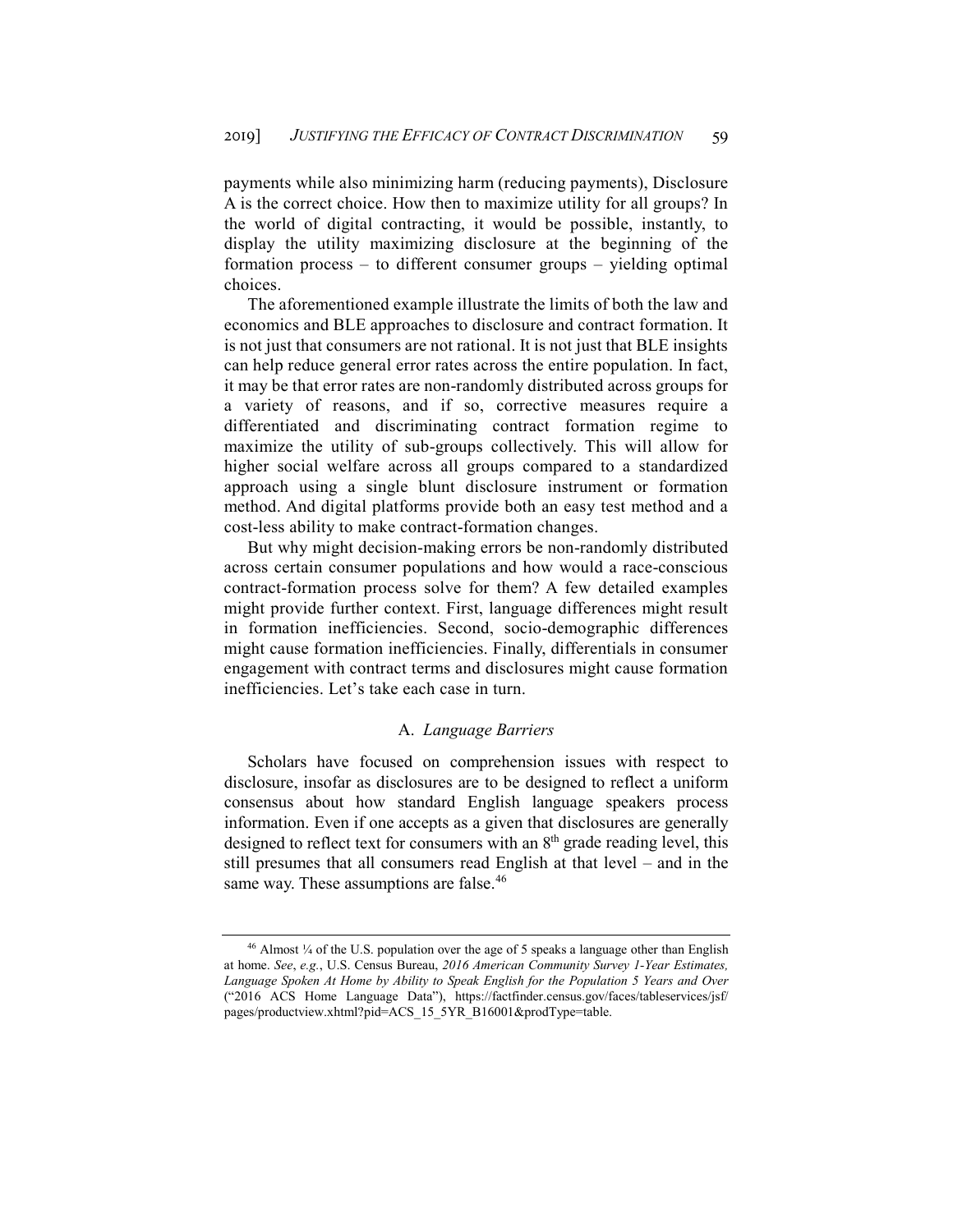One real-life illustration of this fallacy shall suffice. The Consumer Financial Protection Bureau ("CFPB") thoughtfully reassessed its consumer education program with respect to Real Estate Settlement Procedures Act ("RESPA") and TILA disclosures for home-buyers, and it launched an innovative new education regime for the entire U.S. population of mortgage consumers. [47](#page-13-0) Proactively recognizing that a large segment of U.S. home buyers spoke Spanish as a first language, the CFPB undertook the process of translating the finished English-language mortgage acquisition information and disclosure materials into Spanish. This is no small empirical feat. Literal translation – of the Google Translate variety – is not effective for the sort of sophisticated consumer education such documents are intended to convey. Further, dictionary translations across languages have at their core a false equivalency assumption – namely that standard and familiar terms can be easily translated across languages without cultural context clues.<sup>48</sup>

After the CFPB outsourced its English-language disclosure and information materials and translated the material for a Spanish language audience, the CFPB and its language translation team learned through small-scale focus group testing that the translations were not effective.<sup>[49](#page-13-2)</sup> In their words, their translation team "identified particular concepts that could pose problems in the translation. These concepts did not translate directly into Spanish, did not have a definite term across multiple dialects, or the concepts behind the terms were inherently difficult. These terms included: *Appraisal, Balloon Payment, Borrower, Escrow, Final Payment, and Origination Charges*."[50](#page-13-3)

Through extensive revision, the CFPB was able to find the appropriate language benchmarks, notwithstanding inter-cultural differences in

<span id="page-13-0"></span><sup>47</sup> *See* Alexander Bader, *Truly Protecting the Consumer in Light of the Subprime Mortgage Crisis: How Generally Applicable State Consumer Protection Laws Must Be a Key Tool in Keeping Lending Institutions Honest*, 25 J. CIV. RTS. & ECON. DEV. 767, 782-83 (2011) ("[A]n unfortunate reality of both RESPA, and its predecessor TILA, is that they had little effect on borrowers' decision-making because many mortgages are difficult for a lay person to understand on his or her own.").

<span id="page-13-1"></span><sup>48</sup> Consider a reverse example. The Korean idiom 똥 묻은 개가 겨 묻은 개 나무란다 literally translates in English to "A dog with feces scolds a dog with husks of grain" when in its cultural context, is meant to communicate an idea similar to the English-language idiom "People who live in glass houses shouldn't throw stones."

<span id="page-13-3"></span><span id="page-13-2"></span><sup>&</sup>lt;sup>49</sup> The difficulty of having an English dominant approach to multi-lingual focus groups, the challenge of translating concepts, and the interpretation of the meaning of such concepts as tied to identity are difficult subjects for any researcher to tackle, especially the CFPB. *See, e.g.,*  Taeku Lee, Language-of-Interview Effects and Latino Mass Opinion (April 2001). JOHN F. KENNEDY SCHOOL OF GOVERNMENT FACULTY RESEARCH WORKING PAPER SERIES 01-041.

<sup>50</sup> *See* Kleinmann Communication Group, *supra* note 39, at p. vi.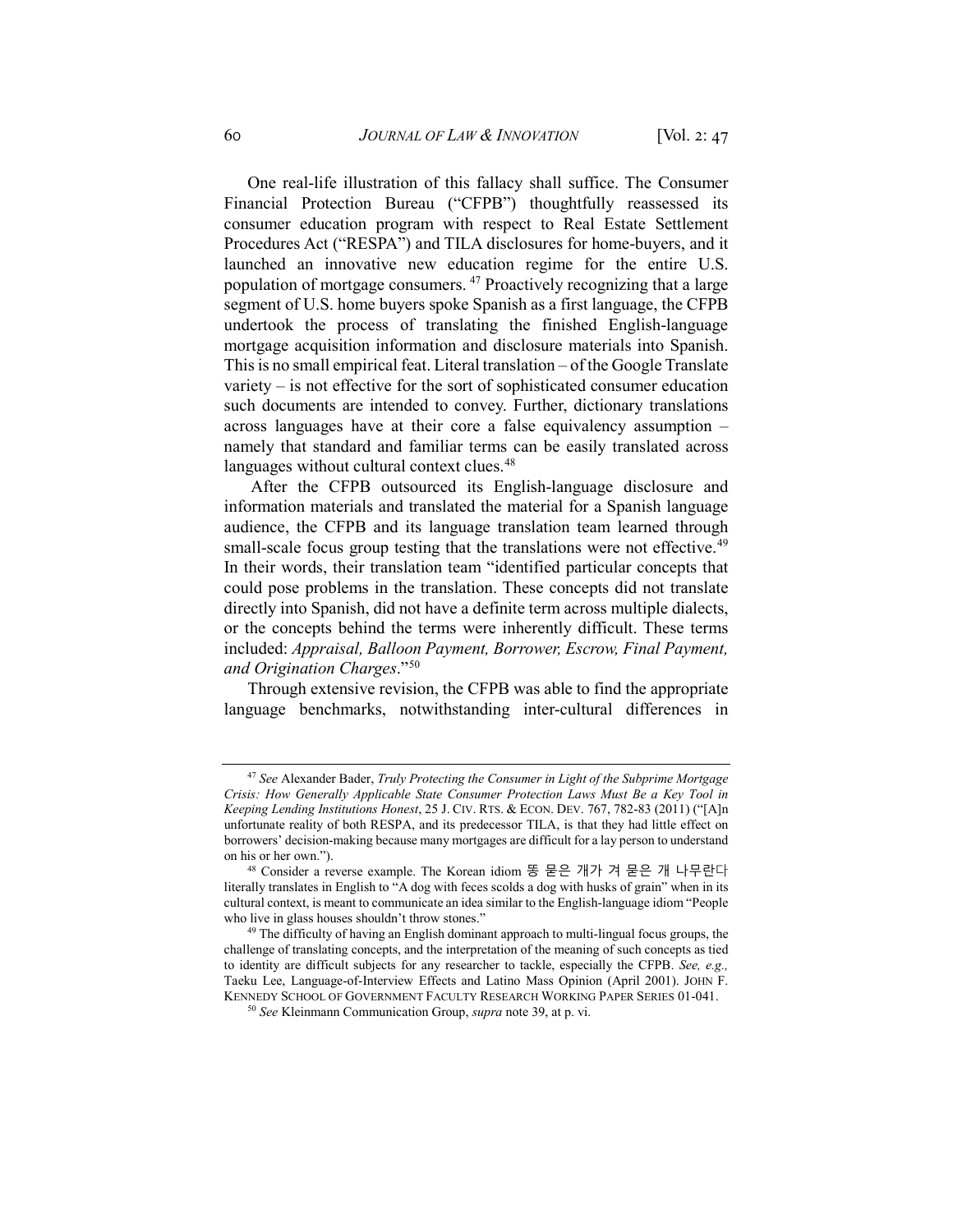interpretation across various Spanish-speaking subgroups.<sup>[51](#page-14-0)</sup> In 2016, the CFPB's mortgage disclosure and information regimes were finally translated to Spanish as a result of an expensive and thoughtful proactive government response. How should the remaining millions of non-native English speaking home-buyers be educated about the process of home ownership? Should government bear the considerable burden of multiple iterations and translations of standard disclosures?<sup>[52](#page-14-1)</sup> If not, should financial institutions and other large corporations be accountable?[53](#page-14-2) If neither should be accountable (as most present regimes contemplate), how should we expect millions of English as a second language speakers to correctly interpret disclosure materials and contract terms that they not only do not understand in English but that may, in fact, be incorrectly "translated" into false-equivalent terms through the use of basic technological translation devices that consumers might seek on their own? The solution is straightforward – allowing for consumers to have unrestricted language opt-in and requiring testing and refining of translated disclosure by regulated entities. Further, the dissemination cost (and perhaps the efficacy) of such disclosure is substantially reduced when it is deployed through digital methods, rather than burdensome traditional mailings or in-person lengthy disclosure forms.

## B. *Socio-demographic Decision-Making and Behavioral Differences*

Levels of financial education, educational attainment, and the interactions of those factors with a consumer's socio-demographics may structure market choices and contract formation in complicated ways.<sup>[54](#page-14-3)</sup> But the provision of standardized disclosure and standardized contract terms ignores these differences and assumes a uniform mono-cultural response. And, financial regulations like the Equal Credit Opportunity Act ("ECOA") impose race-gathering restrictions on various creditors and financial institutions and prohibit them from considering a consumer's

<sup>51</sup> *Id*.

<span id="page-14-1"></span><span id="page-14-0"></span><sup>52</sup> As of January 2019, consumer ECOA guidance brochures, for example, are only available in English and Spanish. See *Final Language Access Plan for the Consumer Financial Protection Bureau* available at https://www.federalregister.gov/documents/2017/11/16/2017-24854/finallanguage-access-plan-for-the-consumer-financial-protection-bureau#footnote-4-p53482 (Last visited Feb. 24, 2019). 53 Market leaders may benefit by cu**s**tomer acquisition and satisfaction if they engage this

<span id="page-14-2"></span>effort. *See*, *e.g.*, Molly Kissler, *400,000 Chase customers opt for Spanish-language statements*, PHX. BUS. J. (Aug. 6, 2010), <https://www.bizjournals.com/phoenix/stories/2010/08/02/daily72.html> (describing Chase's commitment to Spanish-language access.)

<span id="page-14-3"></span><sup>54</sup> *See* Richard Epstein, *The Dangerous Allure of Libertarian Paternalism*, 5 REV. OF BEHAV. ECON. (2018) at 405-406.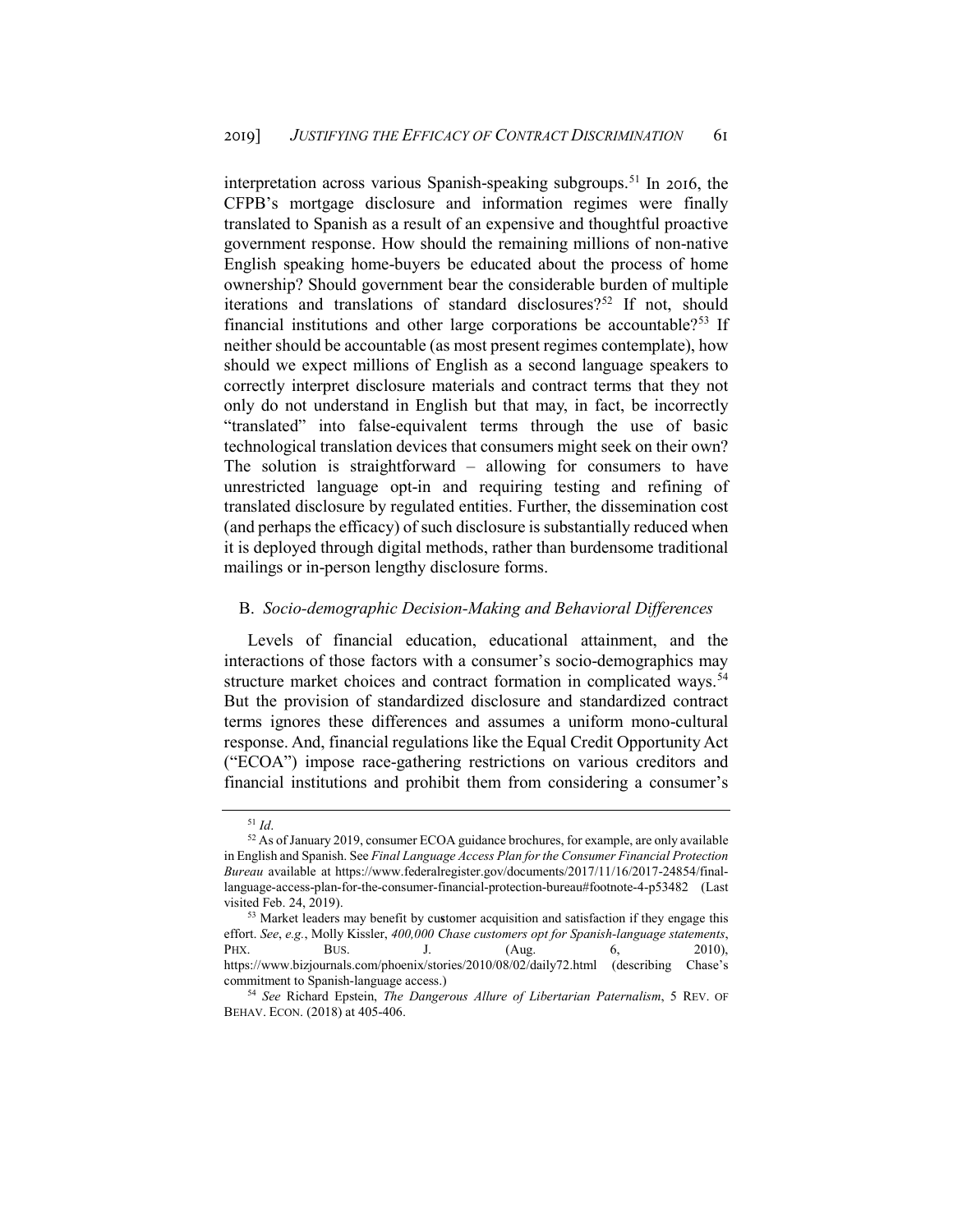background, even when such consideration might benefit the consumer, or at the very least, provide the consumer with data that could be used in a potential claim for effects-based discrimination.<sup>[55](#page-15-0)</sup>

Compare the commercial-law approach to race-uniform decisionmaking to decision-making architecture in other areas. For instance, medical research shows disparities in the ways in which different races and genders approach medical issues.<sup>56</sup> Analyzing the differences in disease and treatment across different races/ethnic groups and genders has become a focus of medical research in topics ranging from lung cancer<sup>[57](#page-15-2)</sup> to heart disease,<sup>[58](#page-15-3)</sup> including over 200 drugs that currently have an FDA label including specific genetic recommendations – all in order to maximize not the "general health" but sub-population health.<sup>[59](#page-15-4)</sup> Thus, health research and policy increasingly affirmatively discriminates with respect to information provided to consumers. While this approach has been met by some

<span id="page-15-1"></span><sup>56</sup> Anna Kline, *Pathways into Drug User Treatment: The Influence of Gender and Racial/Ethnic Identity*, 31:3 SUBSTANCE USE & MISUSE 323 (1996) (analyzing patterns of behavior in different races and genders; finding, for instance, that 'Hispanics' were more likely to delay medical treatment than other races due a discomfort or reluctance to acknowledge their addictions).

<span id="page-15-2"></span><sup>57</sup> Delia A. Dempsey et al., *Genetic and Pharmacokinetic Determinants of Response to Transdermal Nicotine in White, Black and Asian Non- Smokers*, CLINICAL PHARMACOLOGY & THERAPEUTICS (2013) (available at doi:10.1038/clpt.2013.159) (stating that lung cancer is typically correlated with smoking behavior, such as number of cigarettes per day and ability to quit, and such behavior is linked to the rate of metabolism of nicotine, which varies by race and ethnicity). 58 Nicholas Wade, *Race-Based Medicine Continued...* N.Y. TIMES (Nov. 14, 2004),

<span id="page-15-3"></span>http://www.nytimes.com/2004/11/14/weekinreview/14nick.html? r=0 (discussing research that indicated that the heart disease medication BiDil was more successful in treating Black patients and discussed the human genome project, which is likely to produce diagnostic tests and treatments specifically tailored to specific populations).

<span id="page-15-4"></span><sup>59</sup> Linda M. Hunt, Nicole D. Truesdell, & Meta J. Kreiner, *Genes, Race, and Culture in Clinical Care: Racial Profiling in the Management of Chronic Illness*, 27:2 MED. ANTHROPOLOGY Q. 253 (2013).

<span id="page-15-0"></span><sup>55</sup> U.S. Gov't Accountability Office, *Data Limitations and the Fragmented U.S. Financial Regulatory Structure Challenge Federal Oversight and Enforcement Efforts*, CQ TRANSCRIPTIONS, LLC, 19-20 (July 15, 2009), stating that

A final data limitation is that depository institution regulators generally do not have access to personal characteristics data (for example, race, ethnicity, and sex) for nonmortgage loans, such as business, credit card, and automobile loans. In a 2008 report, we reported that Federal Reserve Regulation B generally prohibits lenders from requesting and collecting such personal characteristic data from applicants for nonmortgage loans. . . . In the absence of personal characteristic data for nonmortgage loans, we found that agencies tended to focus their oversight activities more on mortgage lending rather than on areas such as automobile, credit card, and business lending that are also subject to fair lending law. . . . [S]uch procedures had a high potential for error and were time-consuming and costly.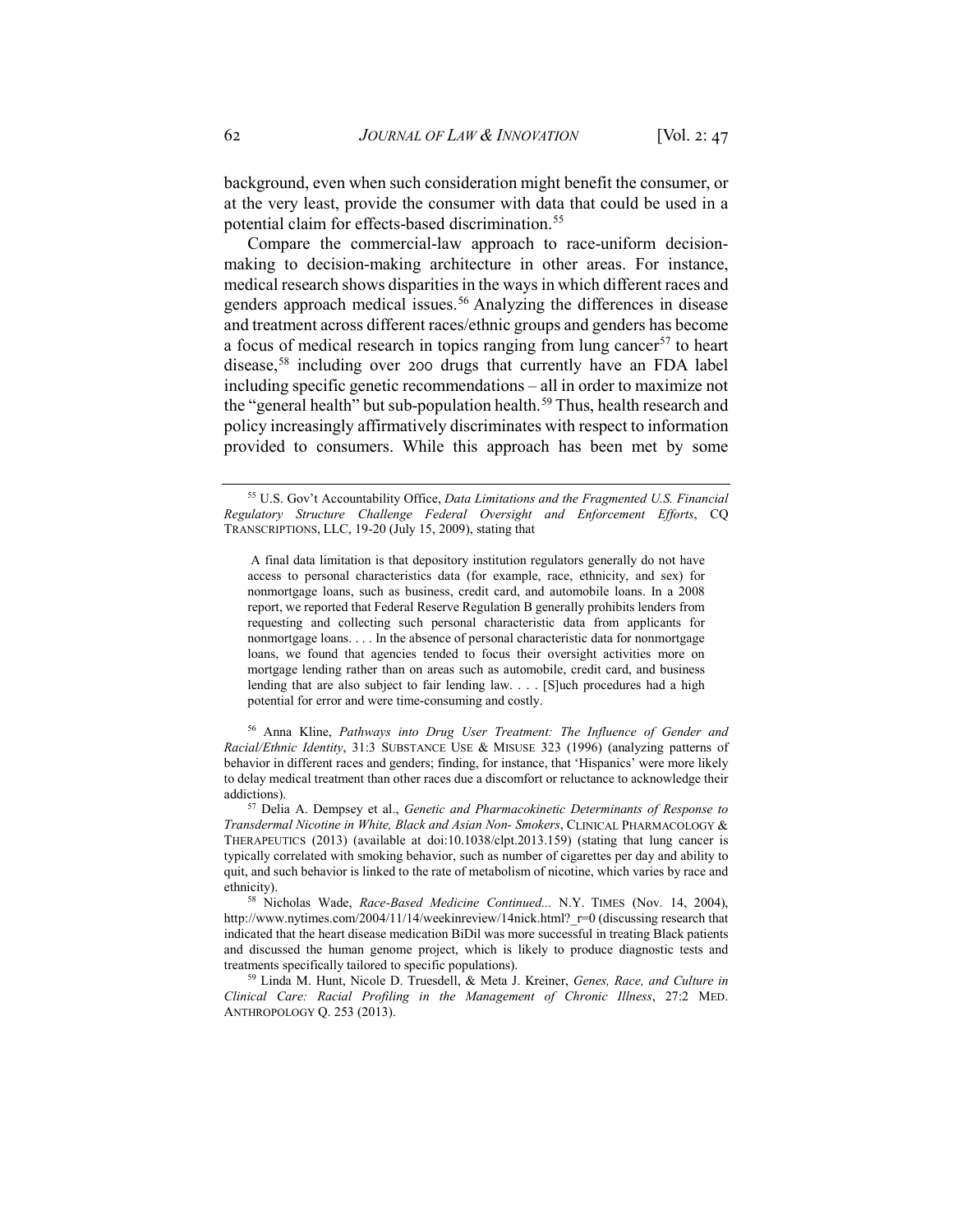criticism, medical research continues to look for areas to personalize medicine – by race – in order to increase its effectiveness. $60$ 

## C. *Differential Disengagement*

Much has been written about whether individuals actually read disclosure, concluding that they do not, we accept the insights of that literature as given. $61$  Thus, a portion of the population derives no utility from disclosure. If non-readers generally make less efficient choices for contract terms, how might the existing disclosure regime be modified to induce the behavior that it seeks? Questions regarding the quality of information provided in a disclosure and the nexus of such information to being read and understood are difficult to answer and rarely asked.<sup>[62](#page-16-2)</sup>

Some speculations follow. Perhaps a consumer might opt into interestbased financial education through a disclosure regime by an online provider.<sup>[63](#page-16-3)</sup> The provider might be permitted to inquire about a consumer's key interests (whether sports, dance, film, etc.) Then, disclosures and explanations of key contract terms could be modified or supplemented with consumer finance scenarios that directly engaged the consumer's core interests. For example, a music fan might receive a disclosure that involved purchasing a pair of concert tickets on a credit card and explaining how the face-value of the tickets might not reflect the actual cost if the tickets were carried as credit card debt for three months at a given interest rate. Perhaps the information could use music analogies or local artists as examples to generate more consumer interest and thus increase the likelihood that the disclosure would be both accessed and understood.

With due care, lenders could also use cultural references that resonated with their audience. Thoughtful critics have suggested that tailored messages during contract formation might prove to be culturally insensitive. One response might be that, at present, the entire online

<span id="page-16-0"></span><sup>60</sup> *Id*. (stating, "[s]ome argue that taking race/ethnicity into consideration is clinically useful and can provide convenient insight into a patients' genetic heritage, behavioral habits, and socioeconomic status (citation omitted). Others argue that such practices are not scientifically defensible and may increase disparities by promoting stereotyping.")

<span id="page-16-1"></span><sup>61</sup> *See, e.g.,* Florencia Marotta-Wurgler, *Does Disclosure Matter?*, NYU LAW & ECON. RES. PAPER NO. 10-54 (2010).

<span id="page-16-2"></span><sup>62</sup> *See, e.g.,* J. H. Verkerke, *Legal Ignorance and Information-Forcing Rules*, 56 WM. & MARY L. REV. 899, 939 (2015) (evaluating information-forcing default rule research about how to make such rules effective, and finding only "a few scholars" have produced such work.)

<span id="page-16-3"></span><sup>63</sup> *See*, *e.g.*, Woodrow Hartzog, *Website Design as Contract*, 50 AM. U. L.REV. 1635 (2011) (providing framework for how such an approach can balance privacy and information security and be achieved using traditional contract principles).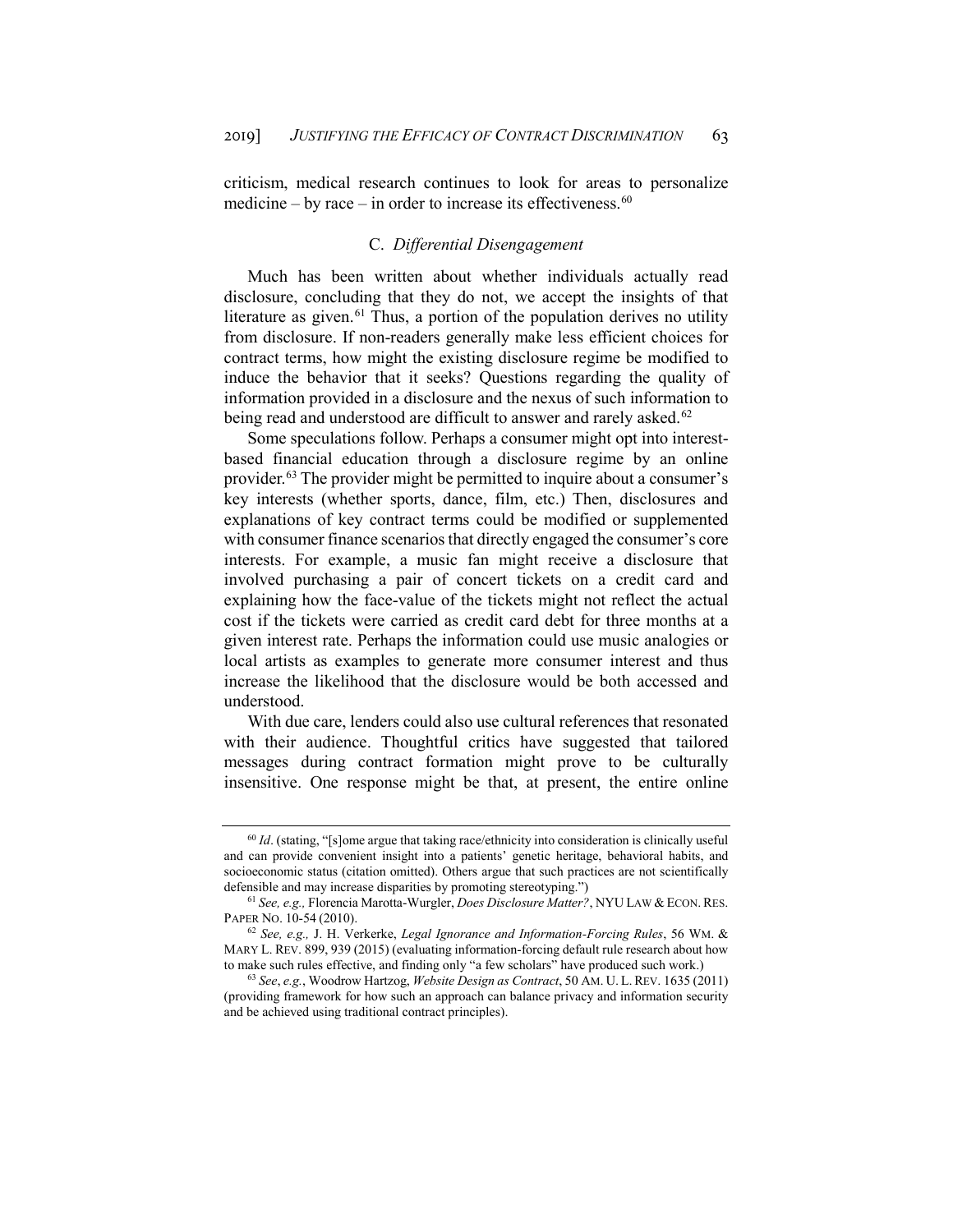contract formation regime is culturally insensitive, because it simply ignores race and other variables under the guise of a uniform "generic" disclosure or standard set of formation terms. In short, if consumers who are not presently engaged with the information in the disclosure were provided incentives to read the disclosure, those incentives would improve utility at no cost to those who did not receive the information.<sup>[64](#page-17-0)</sup> Or, more creatively, disclosures could take the form of videos, snapchats, music, or other forms of communication that might more effectively reach and engage the intended audience.[65](#page-17-1) Though this technique does *not* require the use of race variables, the methodology by which customers preference-ordered or shared information might be correlative.<sup>[66](#page-17-2)</sup>

Therefore, with respect to the broad categories above (language access differences, socio-demographic or cultural differences, and information engagement differences), the gathering of socio-demographic information and its associated use to calibrate more efficient and effective contracts would have the net effect of enhancing overall consumer utility *and* net utility of marginalized groups. Further, corporations that excel at reducing such disparities would retain a unique marketplace advantage: proof that diverse customers of "Citilend" default on loans less frequently, demonstrate greater increases in credit scores over time, are more likely to gain access to other credit products, and other such indicators would enhance Citilend's customer base and serve to calibrate its brand identity, particularly within communities that are skeptical of large financial institutions.[67](#page-17-3) But right now, with government controlling and mandating

<span id="page-17-0"></span><sup>&</sup>lt;sup>64</sup> In other contexts, such as Google Ad placement, responses to inquires suggested that perceived race of the person "queried" was utilized to differentiate ads returned in the query response, presumably maximized to get a higher click-through rate. *See* Latanya Sweeney, *Discrimination in Online Ad Delivery,* DATA PRIV, LAB (2013), https://dataprivacylab.org/projects/onlineads/1071-1.pdf). Such algorithms could also be used to create, modify, or supplement disclosures in a manner consistent with the grantee's requests for more information.

<span id="page-17-1"></span><sup>65</sup> *See*, *e.g.*, M. Ryan Calo, *Against Notice Skepticism in Privacy (and Elsewhere)*, 87 NOTRE DAME L. REV. 1027, 1032–34 (2012).

<span id="page-17-2"></span><sup>66</sup> In an alternative framework (separate from race), for example, lenders and issuers could ask a series of drop-down questions about a consumer's interests (similar to how Tivo or Netflix or Amazon fine-tune recommendations based on ratings and/or viewing/buying behavior). This preference ordering could be used to deliver extremely granular information –making it more likely to be seen and utilized by the consumer. I thank Josh Bowers for this observation.

<span id="page-17-3"></span><sup>67</sup> *See*, *e.g.*, Erik Oster, *Most Marketers Agree Diverse Images in Ads Help a Brand's Reputation, According to New Report*, ADWEEK (Dec. 5, 2017), available at https://www.adweek.com/brand-marketing/most-marketers-agree-diverse-images-in-ads-helpa-brands-reputation-according-to-new-report/ (explaining that in product advertising, for example, "[m]arketers are also recognizing that choosing images that are relatable to diverse groups benefits their brand's reputation."); *See also* Phil Schrader, *Why Committing to LGBT Equality and Embracing a Diverse Workplace Is So Good for Brands*, ADWEEK (April 16, 2017)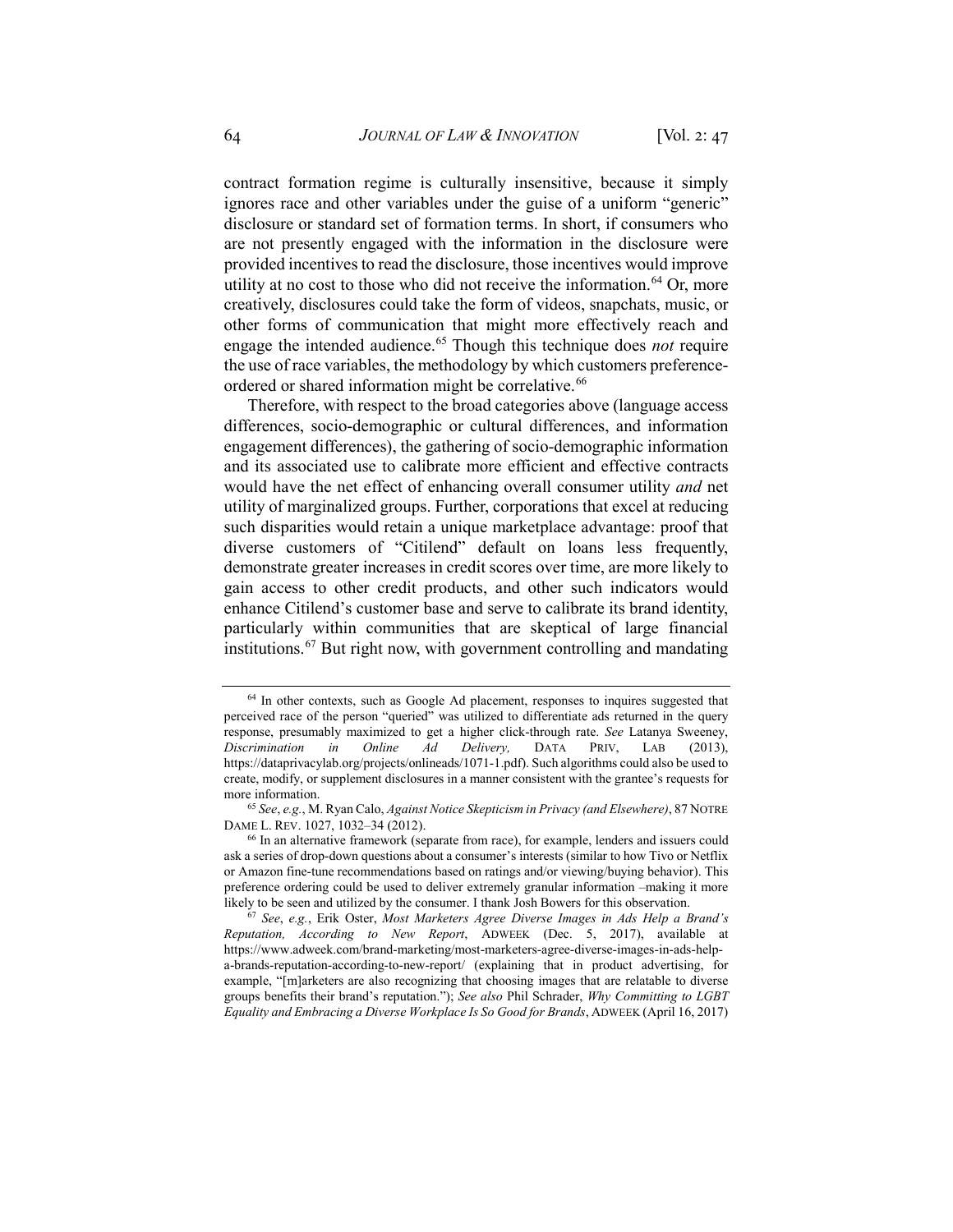the entirety of the disclosure product in many regimes, the marketplace value (for providers *and* consumers) for better financial disclosure, among other things, is simply unknown.<sup>[68](#page-18-0)</sup>

#### III. OBJECTIONS TO THE SUB-GROUP DISCRIMINATION APPROACH

A restructuring of our existing approaches to contract disclosure and formation to incorporate consumer-level sub-group differences might raise a variety of objections. First, what evidence do we have that subgroupspecific disclosures would lead to more efficient consumer behaviors than the existing disclosure models? Second, the gathering and use of this information raises online privacy concerns. Third, to successfully implement a sub-group disclosure and formation model, government must permit discrimination–or at least delineation–between certain types of subgroups at a time when such discrimination is frowned upon in other contexts.

The first objection, lack of evidentiary proof of sub-group differential disclosure efficiency, is firmly rooted in empirics–and an absence of evidence. We know that a uniform format and dissemination model, in some contexts, works to enhance decision-making and utility for the group as a whole.<sup>[69](#page-18-1)</sup> We do not know, as applied, whether it works the same way for population sub-groups, and there are a variety of reasons discussed above to think that it may be harmful. The best way that we can acquire objective answers to that question would be to permit or encourage a natural information experiment.<sup>[70](#page-18-2)</sup> Those who believe that responses to disclosure and consumer errors are not randomly distributed across groups are most likely to permit or encourage a natural information experiment. Whereas those who believe that consumer errors are randomly distributed would continue to prefer the current regime. Certainly, large scale focus group testing could be conducted by corporations, by the CFPB, or by researchers. But here the focus is on real-world financial behavior and

available at https://www.adweek.com/brand-marketing/why-committing-to-lgbt-equality-andembracing-a-diverse-workplace-is-so-good-for-brands/ ) (LGBT equality measures and subgroup centered initiatives benefit corporations by attracting talent, among other factors.)

<span id="page-18-0"></span><sup>68</sup> *See*, *e.g.*, Bruce R. Huber, *The Fair Market Value of Public Resources*, 103 CAL. L. REV. 1515, 1552-53 (2015) (describing valuation inefficiencies for public resources when exclusive government control of the resource obviates natural open-market pricing mechanisms).

<span id="page-18-1"></span><sup>69</sup> *See generally* KAZUHISA TAKEMURA, BEHAVIORAL DECISION THEORY: PSYCHOLOGICAL AND MATHEMATICAL DESCRIPTIONS OF HUMAN CHOICE BEHAVIOR (2014).

<span id="page-18-2"></span><sup>70</sup> *See generally* Jimenez et. al., *supra* note 10. Of course, researchers in this space can conduct focus groups and surveys, which are valid measurement tools and would inform this discussion. But here one should be particularly concerned with measuring real outcomes under real conditions–and the most critical experimental tool is thus the changing of disclosure–in context.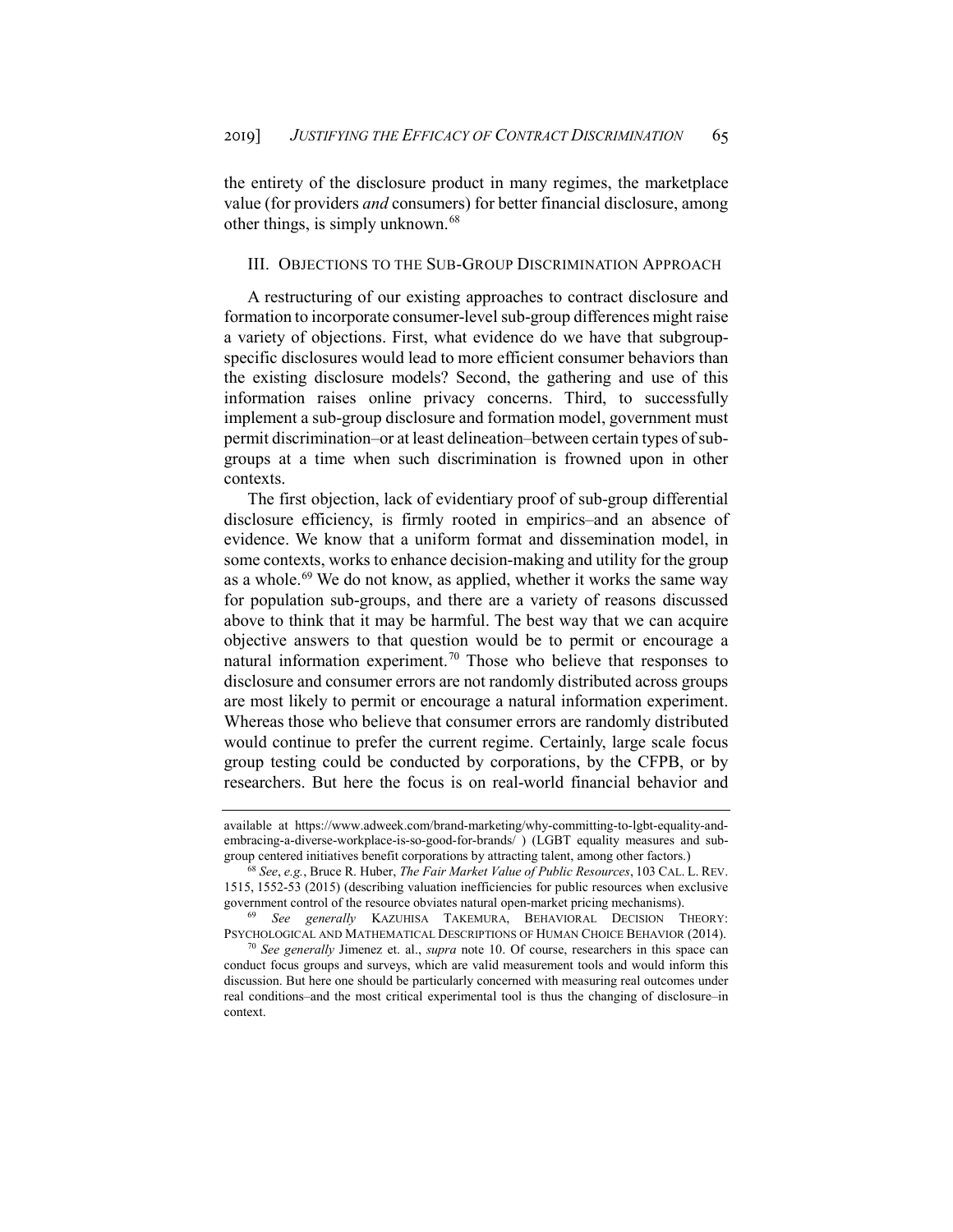outcomes for marginalized groups in the United States–not merely opinions about a consumer's hypothetical behavior over time–and so any conclusions drawn from such field or one-off experiments would be necessarily limited for this reason.<sup>[71](#page-19-0)</sup>

But the lack of empirics may exacerbate the problem. For example, "information on consumer race and ethnicity is required to conduct fair lending analysis of non-mortgage credit products, but auto lenders and other non-mortgage lenders are generally not allowed to collect consumers' demographic information. As a result, substitute, or "proxy" information is utilized to fill in information about consumers' demographic characteristics."[72](#page-19-1) And these proxies are quite imprecise.

The second objection, that encouraging individuals to further identify race and other socio-demographic factors in online contracting may implicate privacy concerns, prompts a few responses.<sup>[73](#page-19-2)</sup> First, failing to ask about socio-demographic factors may signal government's disinterest or communicate that government thinks race, in this setting, is not important. Second, such that permitting the use of such variables enables consumers to promote self-realization or positive identity construction, the ability to self-identify race and other factors in consumer contract regimes subject to certain restrictions can serve to enhance, not undermine, individual interests.[74](#page-19-3) Third, the nexus of socio-demographics to privacy in the digital era is less clear than one might expect, given that privacy law scholars have not typically engaged race and other socio-demographics as key data-

<span id="page-19-0"></span><sup>71</sup> *But see* Marianne Bertrand, Dean Karlan, Sendhil Mullainathan, Eldar Shafir, & Jonathan Zinman, *What's Advertising Content Worth? Evidence from a Consumer Credit Marketing Field Experiment*, 125 Q. J. ECON. 263, 263 (2010) (discussing a South African experiment demonstrating that consumers responded differentially to a loan-advertisement's experimentally varied terms and content). However, the path-breaking study was necessarily limited to a specific context: "mailers were sent exclusively to clients who successfully repaid prior loans from the Lender. Most had been to a branch within the past year and hence were familiar with the loan product, the transaction process, the branch's staff and general environment, and the fact that loan uses are unrestricted." Further, the study's exploration of the nexus of cultural or racial cues to response rates was inconclusive, "Given our lack of strong priors on how any advertising content effects might vary with consumer characteristics, and statistical power issues, we will not devote much space to discussing heterogeneity in responses to advertising content."

<span id="page-19-1"></span><sup>72</sup> *See* Consumer Fin. Prot. Bureau, *Proxy Methdology Report* 3 (2014), https://files.consumerfinance.gov/f/201409\_cfpb\_report\_proxy-methodology.pdf.

<span id="page-19-2"></span><sup>73</sup> *See* Shmuel I. Becher et. al., *supra* note 29, at 31 (acknowledging same with respect to tailoring proposals to low income consumers); *See also* Woodrow Hartzog and Frederic Stutzman, *The Case for Online Obscurity*, 101 CAL. L. REV. 1, 1-2 (2013).

<span id="page-19-3"></span><sup>74</sup> *See, e.g.,* Jonathan D. Kahn, *Privacy as a Legal Principle of Identity Maintenance*, 33:2 SETON HALL L. REV. 371, 373-74 (2003).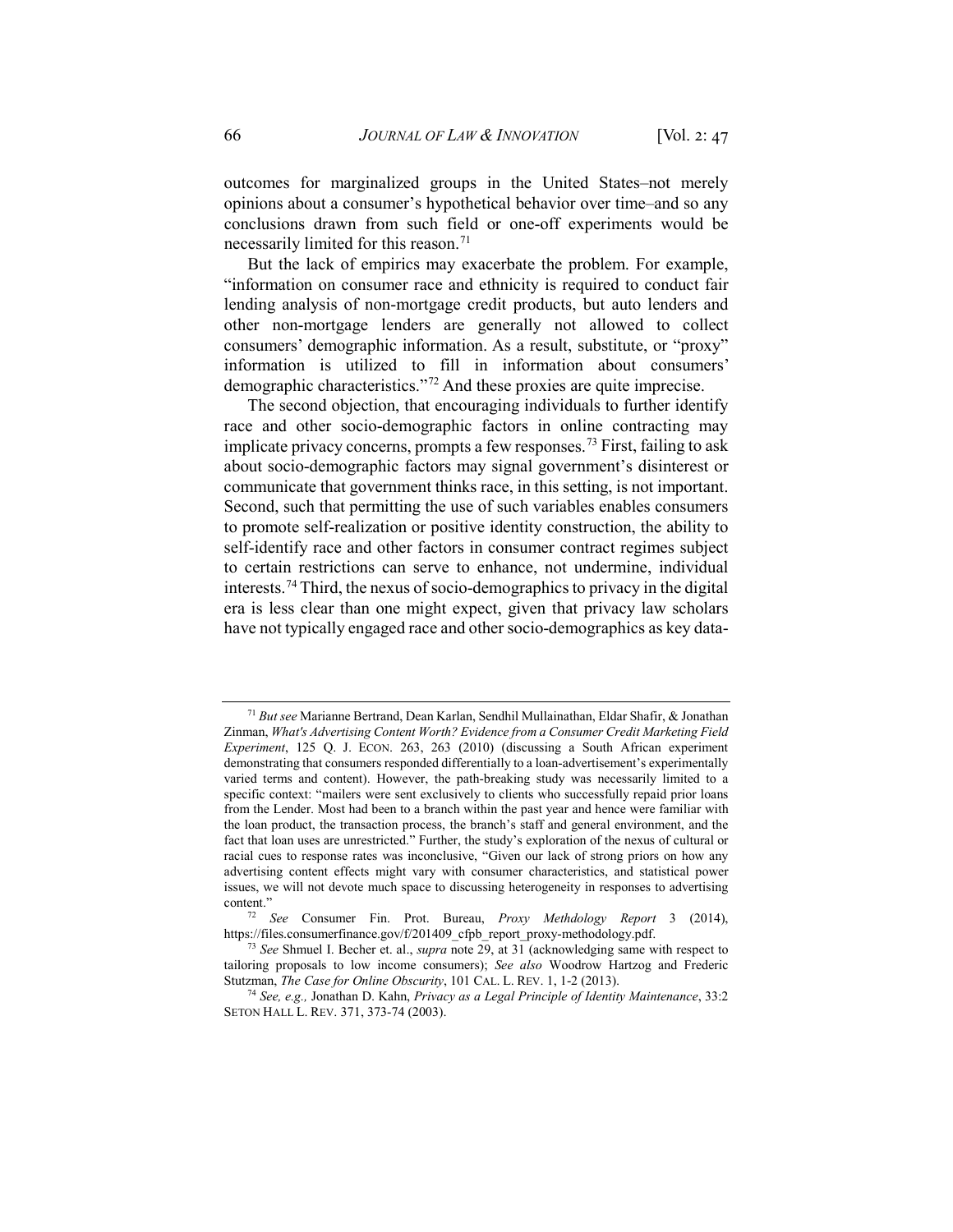points warranting additional scrutiny.[75](#page-20-0) And, such that socio-demographic data obtained through this process is abused or misused, government can design remedies designed to penalize merchants who violate a consumer's and the government's expectations about the sharing, use, or misuse of this particularly personal information.<sup>[76](#page-20-1)</sup> Alternatively, companies choosing to gather and use such data for these purposes could be encouraged to provide for warnings or disclosures or "demographic opt-outs," which could increase transparency and salience for consumers, allowing them to choose a more generic approach if so desired[.77](#page-20-2)

The third objection is a moral one, that encouraging the use of sociodemographics in this way encourages invidious discrimination. For those opposed to this approach, the best way to reduce the likelihood of a discriminatory market outcome with respect to racial and other sociodemographic sub-groups in the consumer finance disclosure regime would be to prevent market-actors, government, and digital platforms – from permitting – and encouraging – discrimination on the basis of race.<sup>[78](#page-20-3)</sup> But a response might be that we expect the government and private markets to encourage 'positive' discrimination in other contexts – such as affirmative action – where the utility of such discrimination may not be equally enhancing for all groups or may be perceived by some to be more harmful to other groups. Even in these other contexts, the gathering and analysis of "consumer" data serves as a core component of the analysis of the effectiveness of such programs.[79](#page-20-4)

With respect to online contracts in markets that are heavily regulated by government, such as those governing financial services, mandated information gathering about race, ethnicity, and other factors is critical for

<span id="page-20-0"></span><sup>75</sup> *See*, *e.g.*, Will Thomas DeVries, *Protecting Privacy in the Digital Age*, 18 BERKELEY TECH. L.J. 283, 305-11 (2003) (surveying the array of concerns as the U.S. transitioned into a more digitally connected era, suggesting changes to traditional privacy law to modernize its focus, but not discussing socio-demographic information as an area of concern.)

<span id="page-20-1"></span><sup>76</sup> *See* Ari Ezra Waldman, *Privacy as Trust: Sharing Personal Information in a Networked World*, 69 U. MIAMI L. REV. 559, 628 (2015) (reframing privacy debate as one centered on trust between the sharer and the recipient and identifying a framework valuing "the socially beneficial effects of sharing and [giving] judges a coherent scheme for answering limited privacy questions.")

<span id="page-20-2"></span><sup>77</sup> *See, e.g.*, Gerhard Wagner and Horst Eidenmüller, *Down by Algorithms? Siphoning Rents, Exploiting Biases, and Shaping Preferences: Regulating the Dark Side of Personalized Transactions*, 86:2 U. CHI. L. REV. 581 (2019).

<span id="page-20-3"></span><sup>78</sup> *See Parents Involved in Community Schools vs. Seattle School District #1*, 551 U.S. 701 (2007).

<span id="page-20-4"></span><sup>79</sup> *See, e.g.*, Jerry Kang & Mahzarin R. Banaji, *Fair Measures: A Behavioral Realist Revision of Affirmative Action*, 94 CAL. L. REV. 1063, 1065-66 (2006) (exploring nexus of social science research about implicit bias and the effectiveness of affirmative action programs as solutions for discrimination).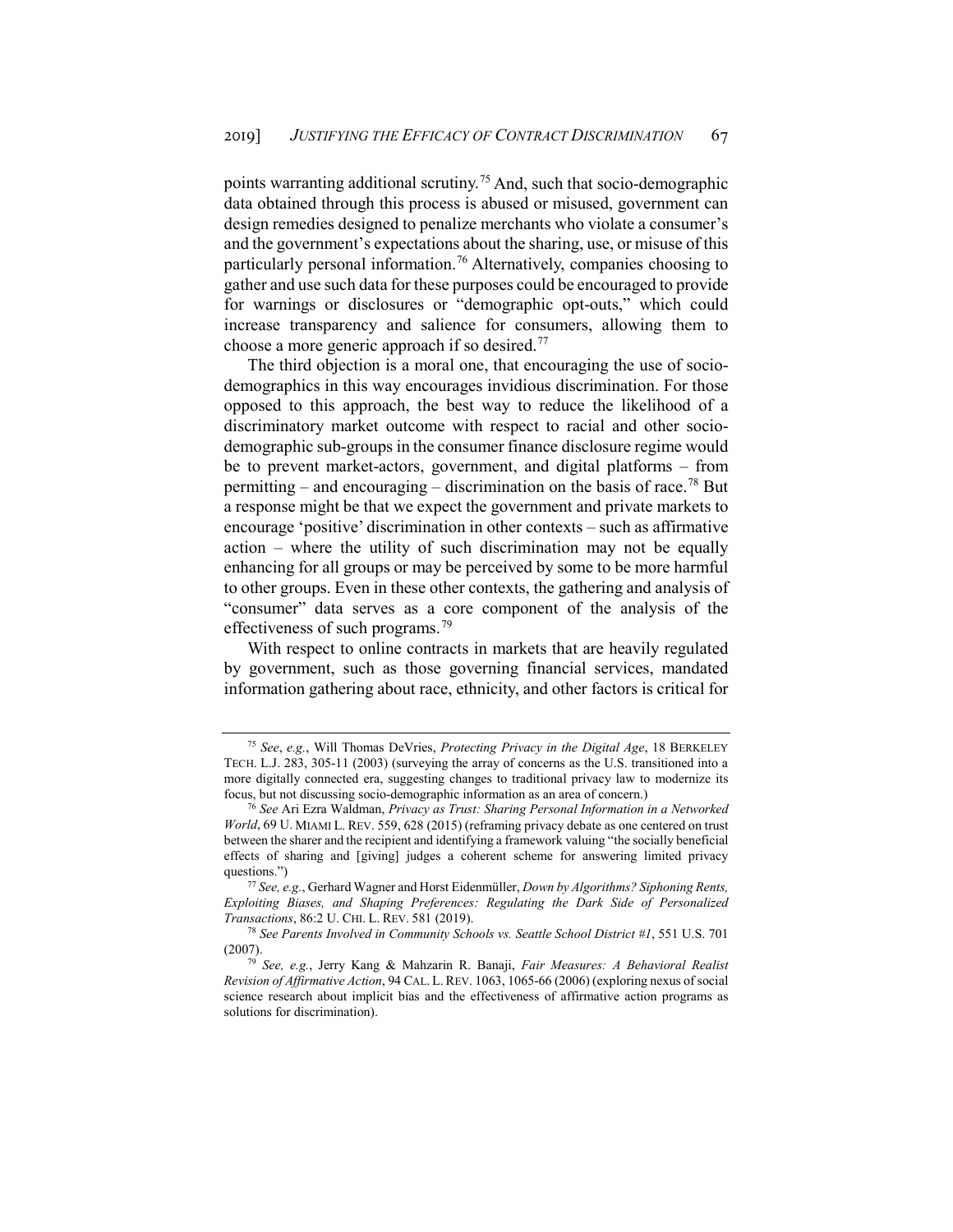supporting the type of anti-discrimination lawsuits that form the core of civil rights litigation in a variety of contexts, including acquisition of credit. For example, in the markets for consumer loans and home mortgages, lenders subject to the Housing Mortgage Disclosure Act ("HMDA") and/or Regulations  $B^{80}$  $B^{80}$  $B^{80}$  and C have long been subject to rigorous data-gathering requirements, including asking online and inperson borrowers about race and other criteria. On an aggregate level, civil rights advocates and federal government researchers and law enforcers have been able to utilize this demographic information in statistical models, identify disparities across institutions, and then sue to recover damages and to eliminate racially discriminatory practices.

Absent the gathering of such data as transactions become more digitized, it is extraordinarily difficult to prove, for example, disparate impact claims. The data analyses underlying those claims must use proxies for race, ethnicity, and gender, since the variables themselves are not collected. Thus, the failure to gather (whether secretly through online tracking or openly by asking) race and ethnicity information can unintentionally benefit lenders and financial institutions, because these proxy methodologies used by regulators are imperfect and tend to overstate disparities, thus allowing lenders and others to call their validity into question.[81](#page-21-1) It is not terribly hard to find weaknesses in the proxy measures. For example, the CFPB utilized Census track surname data from *Census 2000* to construct its associated consumer contract race and ethnicity measures – until *April 2017*. [82](#page-21-2)

<span id="page-21-0"></span><sup>&</sup>lt;sup>80</sup> Reg. B institutions that receive "an application for credit primarily for the purchase or refinancing of a dwelling occupied or to be occupied by the applicant as a principal residence, where the extension of credit will be secured by the dwelling, shall request as part of the application" the marital status, age, ethnicity, race, and gender of the applicant. Historically Reg B data included five data fields: ethnicity, race, sex, marital status, and age, while HMDA included only ethnicity, race, and sex. Regardless, these socio-demographic variables could be used in a statistical analysis in order to test for their effects holding constant other factors, like credit scores.

<span id="page-21-1"></span><sup>81</sup>*See, e.g.*, Am. Fin. Serv. Ass'n, *Request for Information Regarding the Bureau's Inherited Regulations and Inherited Rulemaking Authorities* 2 (June 25, 2018), [https://www.afsaonline.org/portals/0/Legal%20and%20Reg/AFSA%20-](https://www.afsaonline.org/portals/0/Legal%20and%20Reg/AFSA%20-%20RFI%20on%20Inherited%20Rules%20-%20June%2025%202018.pdf)

[<sup>%20</sup>RFI%20on%20Inherited%20Rules%20-%20June%2025%202018.pdf](https://www.afsaonline.org/portals/0/Legal%20and%20Reg/AFSA%20-%20RFI%20on%20Inherited%20Rules%20-%20June%2025%202018.pdf) (critiquing the ability of plaintiffs to prove disparate impact for a variety of reasons, including the lack of selfdisclosed individual level data). *But see* D Adjaye-Gbewonyo et al., *Using the Bayesian Improved Surname Geocoding Method (BISG) to Create a Working Classification of Race and Ethnicity in a Diverse Managed Care Population: A Validation Study*, 49(1) HEALTH SERV. RES. 268, 277-81 (2014) (concluding the BISG method [which is the CFPB's preferred] may indeed be useful for classifying race/ethnicity of health plan members when needed for health care studies).

<span id="page-21-2"></span><sup>82</sup> *See, e.g.*, *Update to Proxy Methodology,* GITHUB (Apr. 2017), https://github.com/cfpb/proxy-methodology.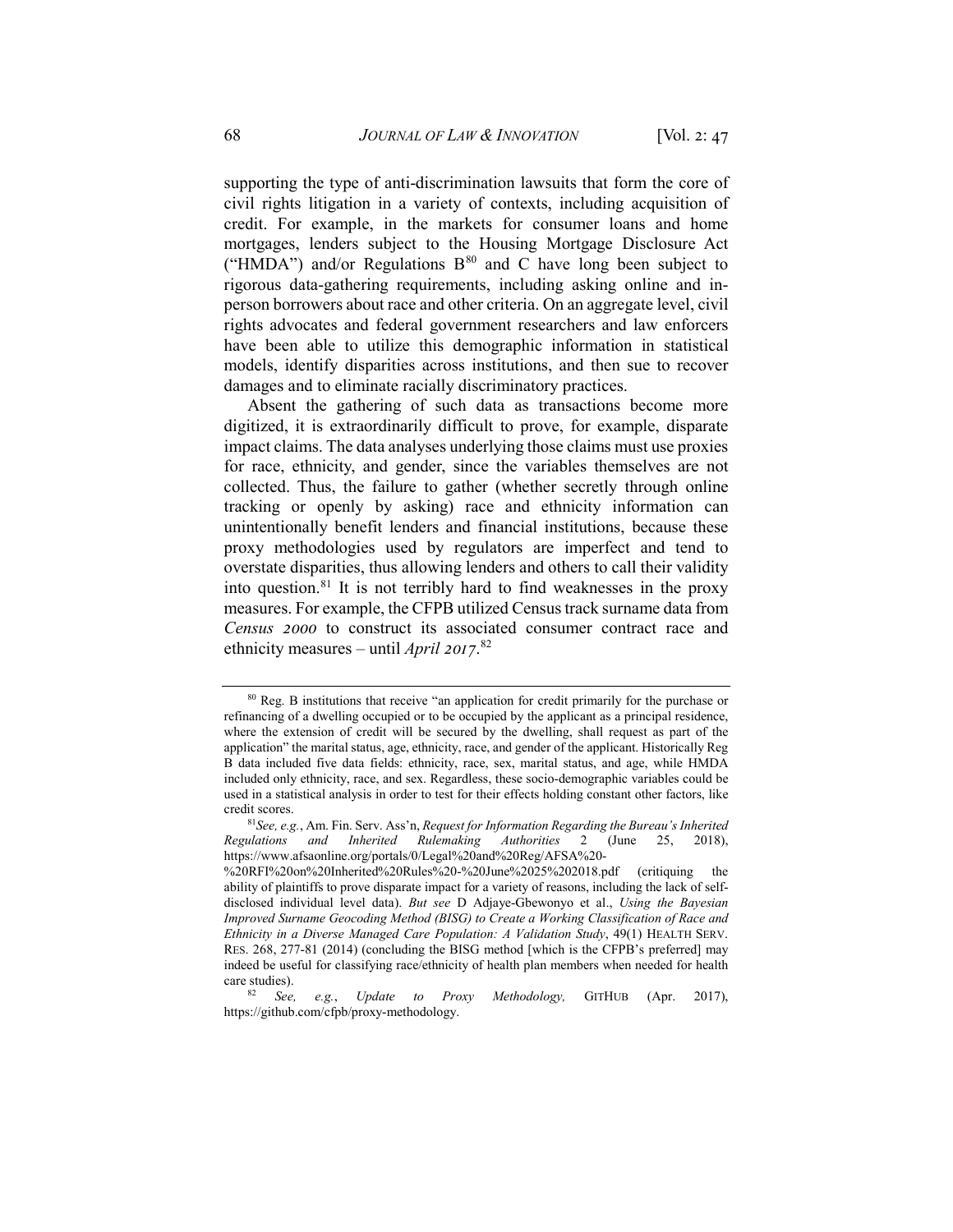Now imagine how such race proxies are operationalized when it comes to that have become more digitized over time; this digitization does not necessarily expand anti-discrimination norms nor follow a Bentham-like utility maximizing path. Consider the case of the CFPB's now-rescinded indirect auto-lending discrimination rules. Indirect auto-lenders were subject to the same ECOA restrictions as credit-card companies–namely they were forbidden from gathering certain socio-demographic information, including race, ethnicity, and sex.<sup>[83](#page-22-0)</sup> As a result, it was difficult to test for disparate impact or discrimination in the auto-lending market, because such information was not available. However, indirect autolenders engaged in lending practices that yielded differential effects by racial sub-groups, through practices such as differential mark-ups on the "dealer reserve".<sup>[84](#page-22-1)</sup> To solve for the information-analytics gap, civil rights advocates lobbied the CFPB and others to allow for the use of "race proxies" in the data-analysis process, because neither in-person nor online transactions permitted its acquisition.

But this use of such proxies gave indirect auto-lenders an easy rhetorical target–a flawed methodology would lead to industry ruin. When indirect auto-lenders saw that the CFPB intended to subject them to ECOA scrutiny for alleged discriminatory pricing racial disparities using this flawed methodology, they lobbied Congress to overturn the regulation.<sup>[85](#page-22-2)</sup> And, though not solely for that reason, Congress agreed. The indirect auto-lending regulation was overturned on May 21, 2018.<sup>[86](#page-22-3)</sup> Now the leading online direct/indirect auto-lending markets still lack broad-based race-data and may have discriminatory racial impacts, but there is still no way to directly test for such impacts or to provide consumers with a sociodemographically attuned contract model. This same lack of supply-side socio-demographic information from those searching for online pay-day loans also undermines efforts to prove that pay-day lending contracts are discriminatory.<sup>[87](#page-22-4)</sup>

<span id="page-22-0"></span><sup>83</sup> *See* Cons. Fin. Prot. Bureau, *CFPB Bulletin 2013-2* (2013), https://files.consumerfinance.gov/f/201303\_cfpb\_march\_-Auto-Finance-Bulletin.pdf

<span id="page-22-1"></span><sup>(</sup>describing the CFPB's then-interpretation of ECOA with respect to indirect auto-lenders). 84 They were able to mask discriminatory behavior, in part, due to the *absence* of race data associated with each consumer contract.

<span id="page-22-2"></span><sup>85</sup> *See, e.g.*, Daniel Goldstein, *Car Dealers Win First Round in Congress Against CFPB Over Auto Loan Discrimination*, MARKETWATCH (Aug. 1, 2015), [https://www.marketwatch.com/story/did-congress-just-make-it-easier-for-auto-dealers-to](https://www.marketwatch.com/story/did-congress-just-make-it-easier-for-auto-dealers-to-discriminate-against-you-2015-08-01)[discriminate-against-you-2015-08-0](https://www.marketwatch.com/story/did-congress-just-make-it-easier-for-auto-dealers-to-discriminate-against-you-2015-08-01)*1*.

<span id="page-22-3"></span><sup>86</sup> *See* Cons. Fin. Prot. Bureau, *Indirect Auto Lending and Compliance with the Equal Credit Opportunity Act* (Mar. 21, 2013), https://files.consumerfinance.gov/f/201303\_cfpb\_march\_- Auto-Finance-Bulletin.pdf.

<span id="page-22-4"></span><sup>87</sup> *See*, *e.g.*, Paige Marta Skiba, *Regulation of Payday Loans: Misguided?*, 69 WASH. & LEE L. REV. 1023, 1038-41 (2012).